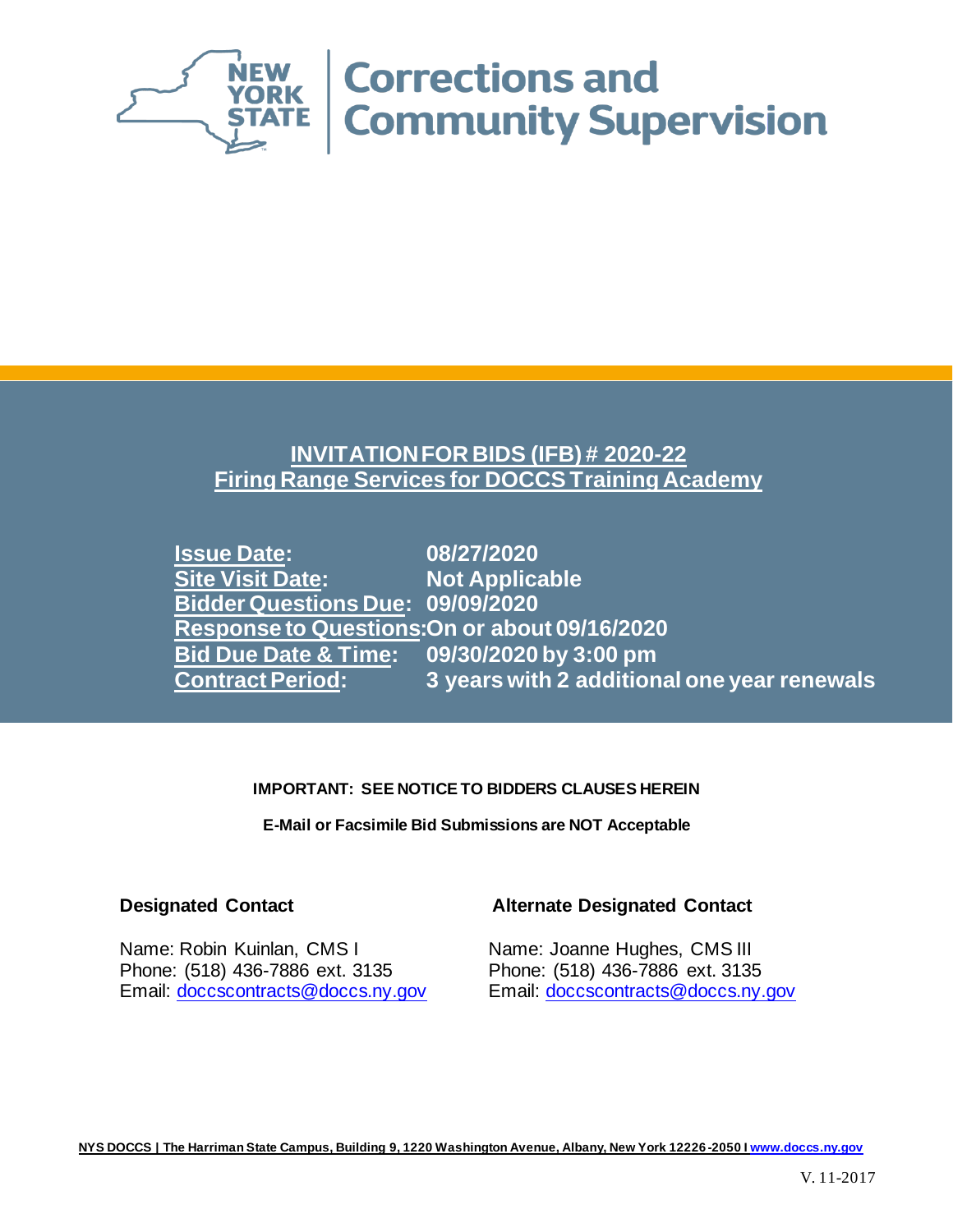# **BID SIGNATURE PAGE**

**The bid must be fully and properly executed by an authorized person**. **By signing you certify your express authority to sign on behalf of yourself, your company, or other entity and full knowledge and acceptance of this INVITATION FOR BIDS, Appendix A (Standard Clauses For New York State Contracts), Appendix B (General Specifications), and State Finance Law §139-j and §139-k (Procurement Lobbying), and that all information provided is complete, true and accurate. By signing, bidder affirms that it understands and agrees to comply with DOCCS procedures relative to permissible contacts as required by State Finance Law §139-j(3) and §139-j(6)(b). Bidders are requested to retain Appendix A and Appendix B for future reference.**

Procurement Lobbying information may be accessed at: <https://ogs.ny.gov/acpl/>

| Legal Business Name of Company Bidding:                                                                                                                                                                                                                                                                                                                                                                                                                                                                            |                                                                               | NYS Vendor Identification Number:<br>(see NYS vendor file registration clause    |                                                                          |     |  |                                                                                             |
|--------------------------------------------------------------------------------------------------------------------------------------------------------------------------------------------------------------------------------------------------------------------------------------------------------------------------------------------------------------------------------------------------------------------------------------------------------------------------------------------------------------------|-------------------------------------------------------------------------------|----------------------------------------------------------------------------------|--------------------------------------------------------------------------|-----|--|---------------------------------------------------------------------------------------------|
| D/B/A - Doing Business As (if applicable):                                                                                                                                                                                                                                                                                                                                                                                                                                                                         |                                                                               | <b>Federal Tax Identification Number:</b><br>(Do Not Use Social Security Number) |                                                                          |     |  |                                                                                             |
| <b>Street</b>                                                                                                                                                                                                                                                                                                                                                                                                                                                                                                      | City                                                                          |                                                                                  | <b>State</b>                                                             | Zip |  | County                                                                                      |
|                                                                                                                                                                                                                                                                                                                                                                                                                                                                                                                    | If applicable, place an "x" in the appropriate box(es) (check all that apply) |                                                                                  |                                                                          |     |  |                                                                                             |
| $\Box$ NYS Small Business<br># Employees ______                                                                                                                                                                                                                                                                                                                                                                                                                                                                    | $\Box$ NYS Certified Minority-<br><b>Owned Business</b><br>Enterprise (MBE)   |                                                                                  | $\Box$ NYS Certified Woman-<br><b>Owned Business</b><br>Enterprise (WBE) |     |  | $\Box$ NYS Certified Service<br><b>Disabled Veteran</b><br><b>Owned Business</b><br>(SDVOB) |
| Vendor Responsibility Questionnaire Filed Online: Ves<br>$\frac{1}{\sqrt{1-\frac{1}{2}}}$ No<br>If Yes, has Bidder certified or recertified the Vendor Responsibility Questionnaire no more than six (6) months prior to the<br>bid opening date? ______ Yes _____ No<br>Do you understand and is your firm capable of meeting the insurance requirements to enter into a contract with New York<br>—— Yes —— No<br>State?<br>Does your bid proposal meet all the requirements of this solicitation?___Yes ____ No |                                                                               |                                                                                  |                                                                          |     |  |                                                                                             |
| If you are not bidding, place an "x" in the box and return this page only.<br>□ WE ARE NOT BIDDING AT THIS TIME BECAUSE:                                                                                                                                                                                                                                                                                                                                                                                           |                                                                               |                                                                                  |                                                                          |     |  |                                                                                             |
| Toll Free Phone:<br>Phone:                                                                                                                                                                                                                                                                                                                                                                                                                                                                                         |                                                                               |                                                                                  |                                                                          |     |  |                                                                                             |
| Email Address:                                                                                                                                                                                                                                                                                                                                                                                                                                                                                                     |                                                                               | Company Web Site:                                                                |                                                                          |     |  |                                                                                             |
| Bidder's Signature:                                                                                                                                                                                                                                                                                                                                                                                                                                                                                                |                                                                               | Printed or Typed Name:                                                           |                                                                          |     |  |                                                                                             |
| Date:                                                                                                                                                                                                                                                                                                                                                                                                                                                                                                              |                                                                               | Title:                                                                           |                                                                          |     |  |                                                                                             |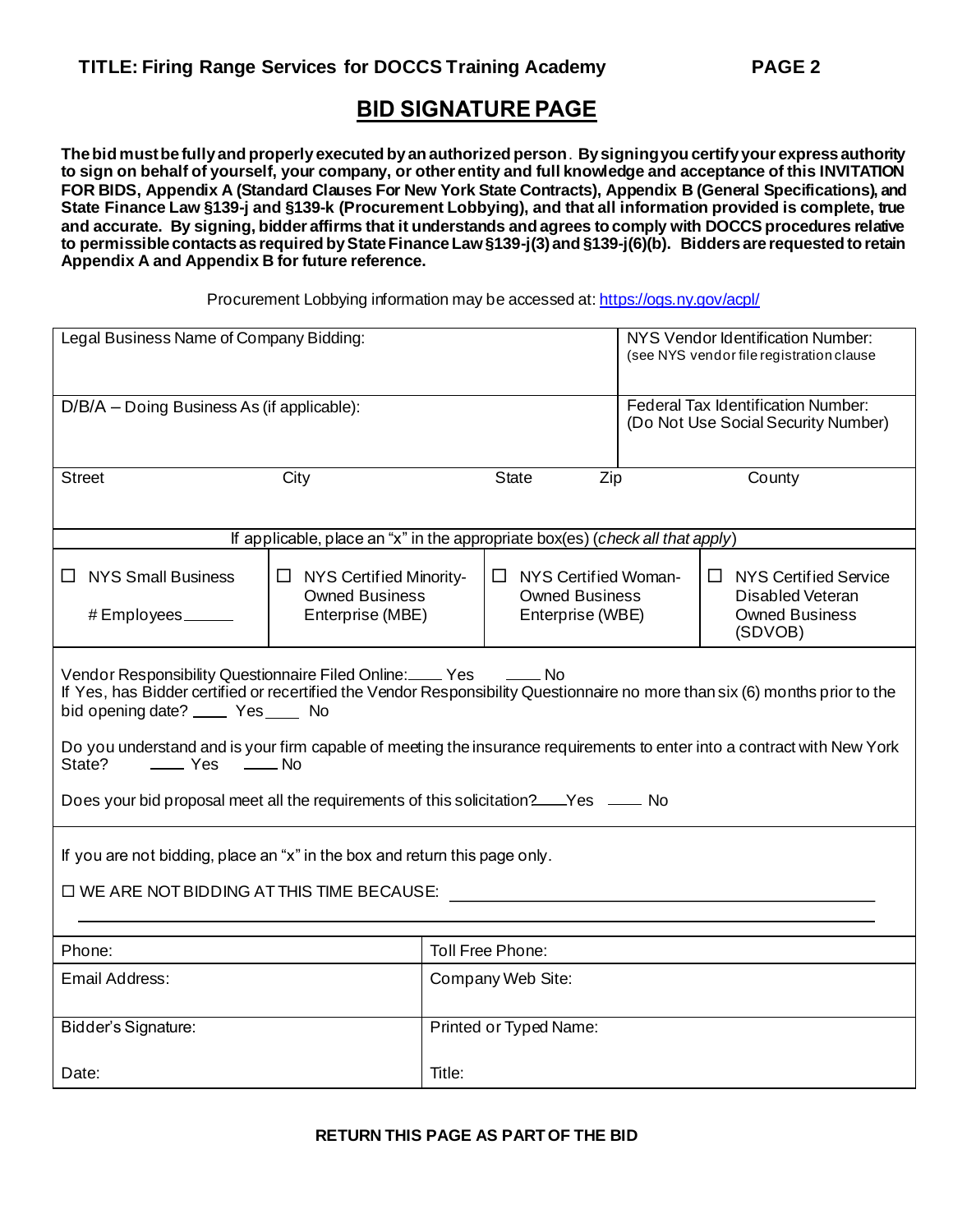## **INDIVIDUAL, CORPORATION, PARTNERSHIP, OR LLC ACKNOWLEDGMENT**

|        | <b>STATE OF</b><br>SS.<br><b>COUNTY OF</b>                                                                       |
|--------|------------------------------------------------------------------------------------------------------------------|
|        | On the ____ day of _____________________ in the year 20 ___, before me personally appeared                       |
|        | The same state of the person who executed the foregoing state and the security of the foregoing                  |
|        | instrument, who, being duly sworn by me did depose and say that _he resides at                                   |
|        |                                                                                                                  |
|        |                                                                                                                  |
|        | [Check One]                                                                                                      |
|        | If an individual): he executed the foregoing instrument in his/her name and on his/her own behalf.               |
|        |                                                                                                                  |
|        | the corporation described in said instrument; that, by authority of                                              |
|        | the Board of Directors of said corporation, _he is authorized to execute the foregoing instrument on behalf of   |
|        | the corporation for purposes set forth therein; and that, pursuant to that authority, he executed the foregoing  |
|        | instrument in the name of and on behalf of said corporation as the act and deed of said corporation.             |
|        |                                                                                                                  |
|        | the partnership described in said instrument; that, by the terms of                                              |
|        | said partnership, he is authorized to execute the foregoing instrument on behalf of the partnership for          |
|        | purposes set forth therein; and that, pursuant to that authority, _he executed the foregoing instrument in the   |
|        | name of and on behalf of said partnership as the act and deed of said partnership.                               |
| $\Box$ | If a limited liability company): he is a duly authorized member of                                               |
|        | LLC, the limited liability company described in said instrument; that _he is authorized to execute the foregoing |
|        | instrument on behalf of the limited liability company for purposes set forth therein; and that, pursuant to that |
|        | authority, _he executed the foregoing instrument in the name of and on behalf of said limited liability company  |
|        | as the act and deed of said limited liability company.                                                           |

**Notary Public Registration No.**

 $\mathcal{L}_\text{max}$  and  $\mathcal{L}_\text{max}$  and  $\mathcal{L}_\text{max}$  and  $\mathcal{L}_\text{max}$  and  $\mathcal{L}_\text{max}$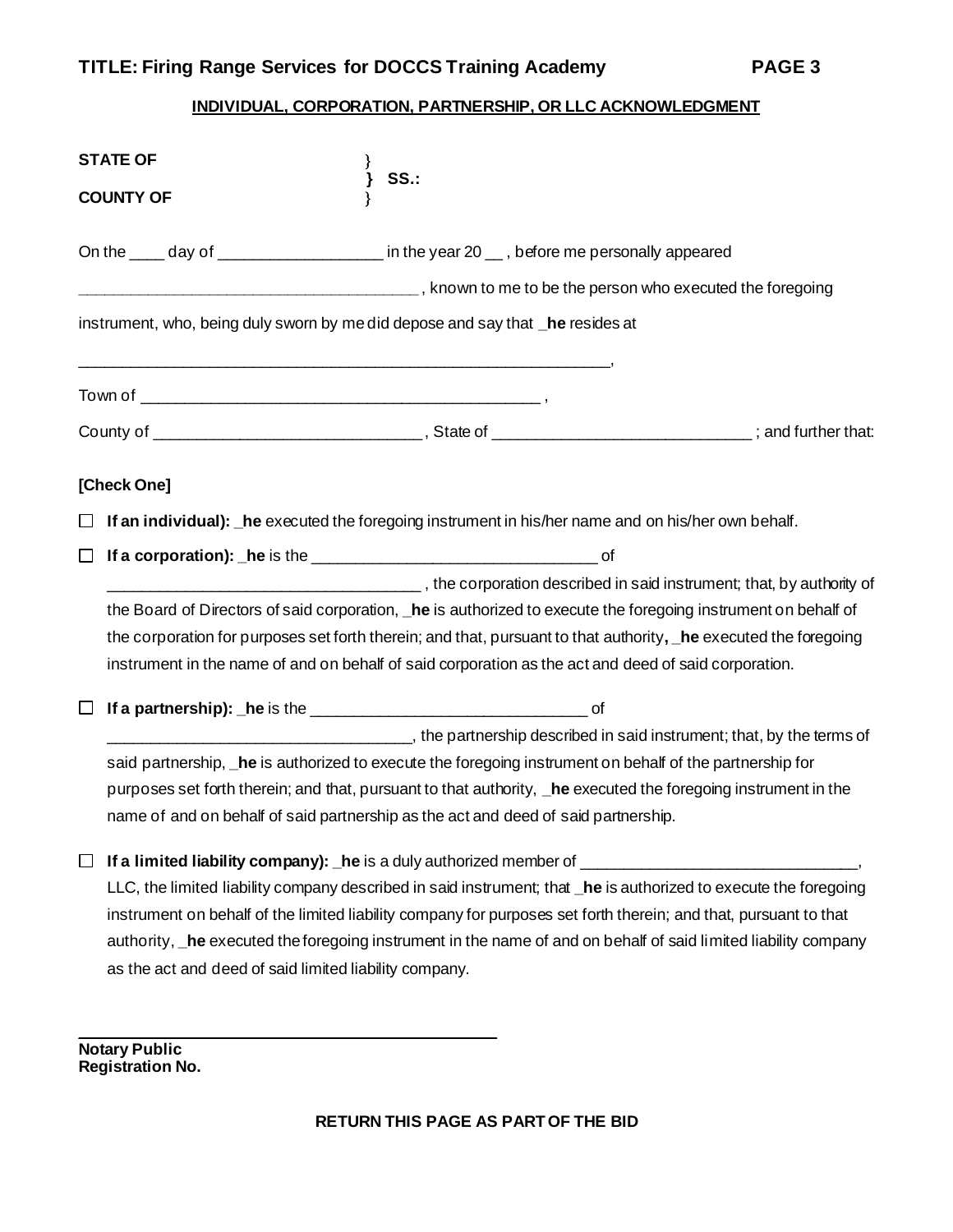# **CHECKLIST FOR IFB #2020-22**

**All bidders must complete the checklist presented below and submit the following forms listed in the checklist as required for each bid submission.**

#### **SUBMISSION DOCUMENTS PACKAGE (SIGNATURES REQUIRED)**

| П              | <b>This Checklist</b>                                                                                                                                                                                                                |
|----------------|--------------------------------------------------------------------------------------------------------------------------------------------------------------------------------------------------------------------------------------|
| $\Box$         | Completed Bid Signature Page (pages 2-3)                                                                                                                                                                                             |
|                | $\Box$ Bidder's Federal Tax Identification Number                                                                                                                                                                                    |
|                | $\Box$ NYS Vendor Identification Number                                                                                                                                                                                              |
|                | $\Box$ Bidder's Signature                                                                                                                                                                                                            |
|                | $\Box$ Individual, Corporation, Partnership, or LLC Acknowledgement (must be notarized)                                                                                                                                              |
| $\Box$         | MWBE / EEO / SDVOB Forms as applicable (see pages 8-11)                                                                                                                                                                              |
|                | Forms available at: http://www.doccs.ny.gov/RFPs/rfps.html                                                                                                                                                                           |
| □              | Vendor Responsibility Questionnaire - Check one of the following:                                                                                                                                                                    |
|                | $\Box$ Paper Submission                                                                                                                                                                                                              |
|                | □ Electronic Filing - Certified Date:                                                                                                                                                                                                |
|                | (Must be certified within the last 6 months)                                                                                                                                                                                         |
| l 1            | Certificate of Insurance                                                                                                                                                                                                             |
| П              | Proof of Compliance with Workers' Compensation Coverage Requirements                                                                                                                                                                 |
| □              | Proof of Compliance with Disability Benefits Coverage Requirements                                                                                                                                                                   |
|                | (Note: If the above 3 items are not submitted with bid, a tentative awardee shall provide<br>this documentation upon notification from DOCCS)                                                                                        |
| $\Box$         | Bid Price Page (page 21)                                                                                                                                                                                                             |
| П              | Notes to Bidders and Questions (pages 22-25)                                                                                                                                                                                         |
| □              | Procurement Lobbying Certification (page 26)                                                                                                                                                                                         |
| $\perp$        | NYS Required Certifications: EO 177 & State Finance Law § 139-I (page 27)                                                                                                                                                            |
| $\blacksquare$ | Vendor Assurance of No Conflict of Interest or Detrimental Effect (page 28)                                                                                                                                                          |
| □              | Contractor Certification Forms (Must Be Notarized) (page 29)<br>□ Form ST-220-CA                                                                                                                                                     |
|                | Date: <u>New York: New York: New York: New York: New York: New York: New York: New York: New York: New York: New York: New York: New York: New York: New York: New York: New York: New York: New York: New York: New York: New Y</u> |
|                |                                                                                                                                                                                                                                      |

**RETURN THIS PAGE AS PART OF THE BID**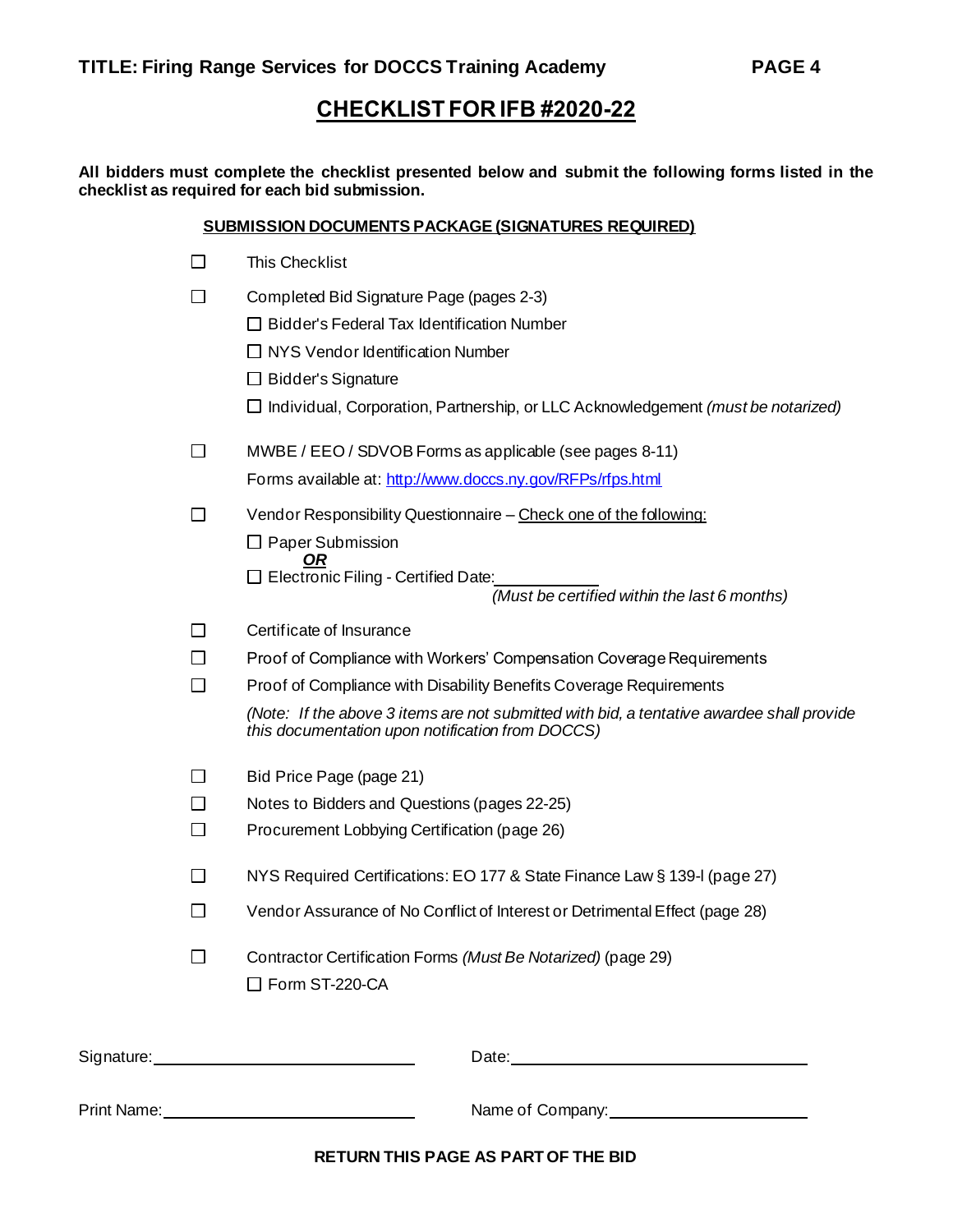# **GENERAL INFORMATION**

**IMPORTANT NOTICE TO POTENTIAL BIDDERS: Receipt of these bid documents does not indicate that the NYS Department of Corrections and Community Supervision (DOCCS) – Contract Procurement Unit has pre-determined your company's qualifications to receive a contract award. Such determination will be made after the bid opening and will be based on our evaluation of your bid submission compared to the specific requirements and qualifications contained in these bid documents.**

#### **NOTICE TO BIDDERS:**

The NYS DOCCS Contract Procurement Unit will receive bids pursuant to the provisions of Article XI of the State Finance Law or the provisions of the State Printing and Public Documents Law. The following procedures shall be used for bid submittals:

#### **BID PREPARATION**

Prepare your bid on this form using indelible ink. Print the name of your company on each page of the bid in the block provided. One copy of the bid is required, unless otherwise specified herein.

#### **BID SUBMISSION**

When submitting your bid, please submit complete original bid package, including all bidder questions and required certifications. You are not required to return Appendix A and Appendix B to this office. You may keep all those pages for your own reference.

#### **BID DELIVERY**

**Bidders assume all risks for timely, properly submitted deliveries.** Bidders are strongly encouraged to arrange for delivery of bids to NYS DOCCS Contract Procurement Unit **prior to** the date of the bid opening. **LATE BIDS may be rejected. E-mail bid submissions are not acceptable and will not be considered.**

#### • **Bid envelopes**

The envelope containing a bid should be clearly marked "**BID ENCLOSED**" and state the **Bid Number, Bid Opening Date,** and **Time**. Failure to complete all information on the bid envelope may necessitate the premature opening of the bid and may compromise confidentiality. See "Bid Submission" in Appendix B, General Specifications. Bids shall be delivered to:

**State of New York Department of Corrections and Community Supervision Division of Support Operations/Contract Procurement Unit Attn: Robin Kuinlan 550 Broadway Menands, NY 12204 IFB #2020-22 – Firing Range Services for DOCCS Training Academy \_\_\_\_\_\_\_\_\_\_\_\_\_\_\_\_\_\_\_\_\_\_\_\_\_\_\_\_\_\_\_\_\_\_\_\_\_\_\_\_\_\_**

#### • **FAX transmittals**

Facsimile transmittals are NOT acceptable for this solicitation.

• **Hand deliveries** 

Bidders must allow extra time to comply with the security procedures which may be in effect when hand delivering bids or using deliveries by independent courier services. **Bidders assume all risks for timely, properly submitted deliveries.** 

#### **IMPORTANT BUILDING ACCESS PROCEDURES**

Bidders attending bid openings must pre-register for building access by contacting Robin Kuinlan at (518) 436-7886 ext. 3135 or by emailing doccs contracts@doccs.ny.gov at least 24 hours prior to bid opening. To access the facility, all visitors must check in by presenting valid photo identification. Vendors who intend to deliver bids should allow extra time to comply with these procedures. Building Access procedures may change or be modified at any time.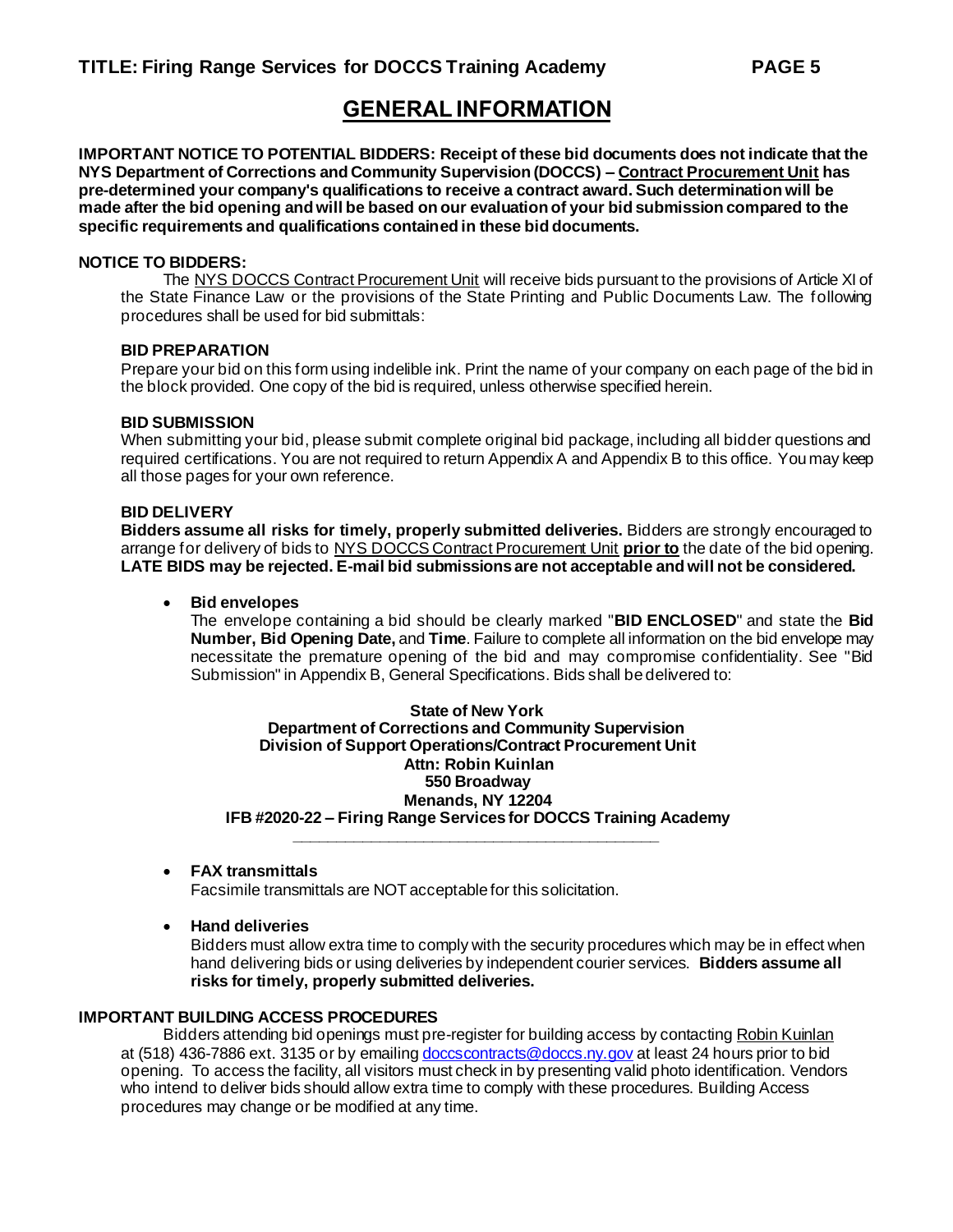#### **NON-COLLUSIVE BIDDING CERTIFICATION:**

**(Reference: State Finance Law Section 139-d and Appendix A, Clause 7)**

By submission of this bid, each bidder and each person signing on behalf of any bidder certifies, and in the case of a joint bid each party thereto certifies as to its own organization, under penalty of perjury, that to the best of its knowledge and belief:

(1) The prices in this bid have been arrived at independently without collusion, consultation, communication, or agreement, for the purpose of restricting competition, as to any matter relating to such prices with any other bidder or with any competitor;

(2) Unless otherwise required by law, the prices which have been quoted in this bid have not been knowingly disclosed by the bidder and will not knowingly be disclosed by the bidder prior to opening, directly or indirectly, to any other bidder or to any competitor; and

(3) No attempt has been made or will be made by the bidder to induce any other person, partnership or corporation to submit or not submit a bid for the purpose of restricting competition.

In the event that the bidder is unable to certify as stated above, the bidder shall provide a signed statement which sets forth in detail the reasons why the bidder is unable to furnish the certificate as required in accordance with State Finance Law Section 139-d(1)(b).

#### **INQUIRIES / ISSUING OFFICE:**

All inquiries concerning this specification will be addressed to the following **Designated Contact:**

Phone No.: (518) 436-7886 ext. 3135 E-Mail: [doccscontracts@doccs.ny.gov](mailto:doccscontracts@doccs.ny.gov) E-Mail: [doccscontracts@doccs.ny.gov](mailto:doccscontracts@doccs.ny.gov)

#### **PRIMARY CONTACT SECONDARY CONTACT**

Name: Robin Kuinlan Name: Joanne Hughes<br>Phone No.: (518) 436-7886 ext. 3135 Phone No.: (518) 436-7886 ext. 3135

**Contacting someone else may result in rejection of bid – see "Procurement Lobbying Act".**

All questions should be submitted in writing no later than **September 09, 2020**, citing the particular bid section and paragraph number. The prospective bidder should notify the DESIGNATED CONTACT of any term, condition, etc., that precludes the vendor from submitting a compliant, responsive bid. Bidders are cautioned to read this document thoroughly to become familiar with all aspects of the bid. Prospective Bidders should note that all clarifications and exceptions including those relating to the terms and conditions of the contract are to be resolved prior to the submission of a bid. Bidders entering into a contract with the State are expected to comply with **all** the terms and conditions contained herein. Answers to all questions of a substantive nature will be given to all Prospective Bidders in the form of a formal addendum which will become part of the ensuing contract.

#### **PROCUREMENT LOBBYING ACT:**

SUMMARY OF POLICY AND PROHIBITIONS ON PROCUREMENT LOBBYING

Pursuant to State Finance Law §§139-j and 139-k, this solicitation includes and imposes certain restrictions on communications between NYSDOCCS and an Offerer/bidder during the procurement process. An Offerer/bidder is restricted from making contacts from the earliest notice of intent to solicit offers/bids through final award and approval of the Procurement Contract by NYSDOCCS, and if applicable, the Office of General Services, and/or the Office of the State Comptroller ("restricted period") to other than designated staff unless it is a contact that is included among certain statutory exceptions set forth in State Finance Law §139-j (3) (a). Designated staff, as of the date hereof, is identified on the first page of this solicitation. NYSDOCCS employees are also required to obtain certain information when contacted during the restricted period and make a determination of the responsibility of the Offerer/bidder pursuant to these two statutes. Certain findings of non-responsibility can result in rejection for contract award and in the event of two findings within a four-year period, the Offerer/bidder is debarred from obtaining governmental Procurement Contracts. Further information about these requirements can be found on the website: <https://ogs.ny.gov/acpl/>

#### **PROCUREMENT LOBBYING TERMINATION:**

NYSDOCCS reserves the right to terminate this contract in the event it is found that the certification filed by the Offerer/bidder in accordance with New York State Finance Law §139-k was intentionally false or intentionally incomplete. Upon such finding, NYSDOCCS may exercise its termination right by providing written notification to the Offerer/bidder in accordance with the written notification terms of this contract.

#### **DISPUTE RESOLUTION POLICY:**

It is the policy of the NYSDOCCS and the Office of the State Comptroller to provide vendors with an opportunity to administratively resolve disputes, complaints or inquiries related to NYS bid solicitations or contract awards. NYSDOCCS and the Office of the State Comptroller encourages vendors to seek resolution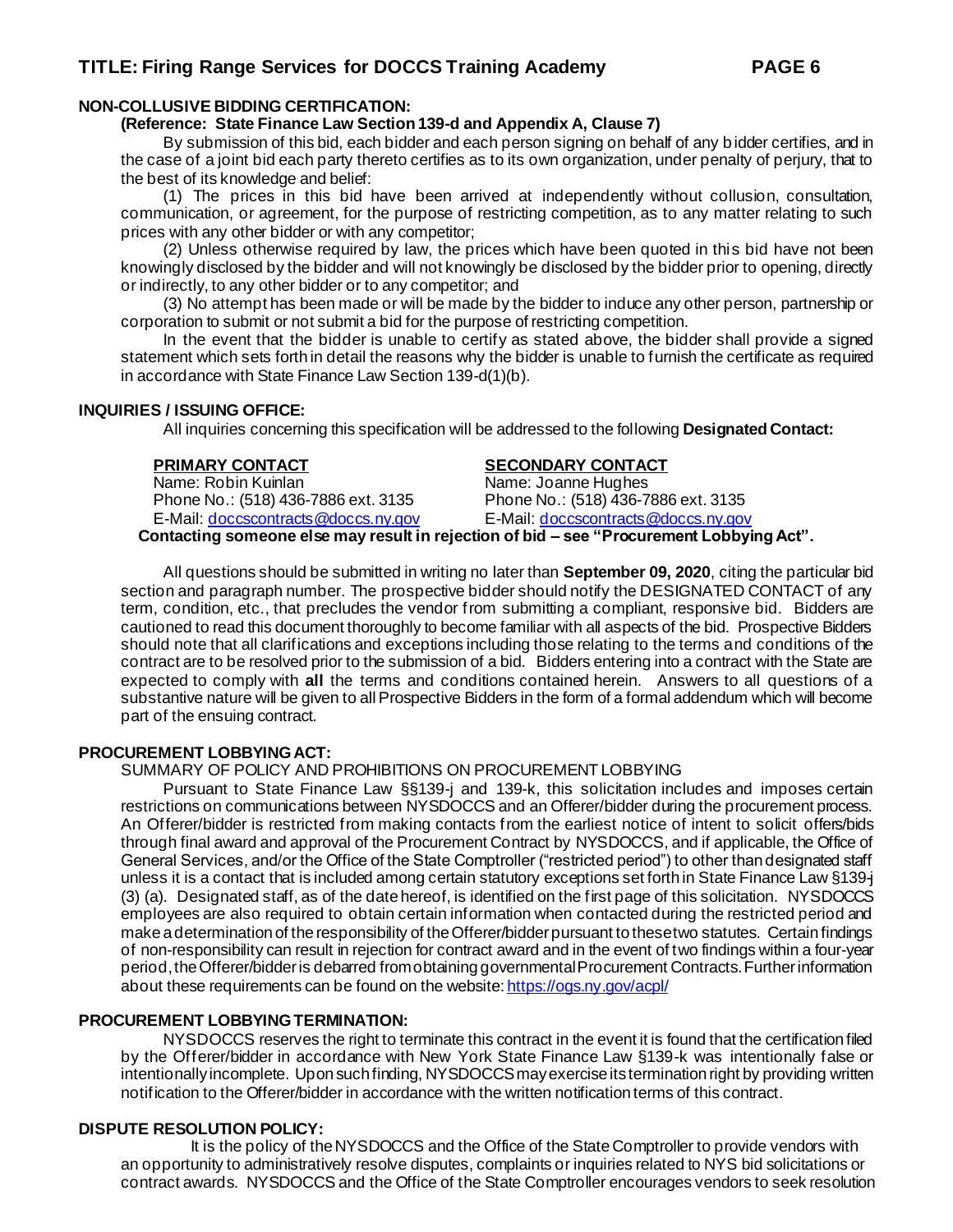of disputes through consultation with NYSDOCCS staff. All such matters will be accorded impartial and timely consideration. Interested parties may also file formal written disputes.

#### **TAX LAW § 5-A:**

TAX LAW § 5-A Amended April 26, 2006 (Appendix 2):

Tax Law § 5-a, as amended on April 26, 2006, requires certain contractors who are awarded state contracts for commodities and/or services valued at more than \$100,000 (over the full term of the contract, excluding renewals) to certify to the Department of Taxation and Finance (DTF) they are registered to collect New York State (NYS) and local sales and compensating use taxes. The law applies to contracts where the total amount of the contractor's sales delivered into NYS exceed \$300,000 for the four quarterly periods immediately preceding the quarterly period when the certification is made; and with respect to any affiliates and subcontractors whose sales delivered into NYS also exceed \$300,000 in the same manner as noted above for the contractor.

This law imposes upon certain contractors the obligation to certify whether or not the contractor, its affiliates, and its subcontractors are required to register to collect state sales and compensating use tax. The contractors must certify to DTF that each affiliate and subcontractor exceeding the sales threshold is registered with DTF to collect such State and local sales and compensating use taxes. The law prohibits the Comptroller, or other approving agency, from approving a contract to a vendor who is not registered in accordance with the law.

There are two (2) Contractor certification forms, with instructions, required for this bid. **Form ST-220-TD is to be submitted directly to DTF.** *Submission to DTF is a one-time occurrence. If you have already submitted this form to DTF for other bidding opportunities, you do not need to submit the form attached to this bid. If, however, any certification information changes, a new ST-220-TD must be filed with DTF.* **Form ST-220-CA must be completed and submitted with this bid.** *This form certifies to the procuring agency that the contractor has filed ST-220-TD with DTF in compliance with the law.*

Bidders should complete and submit the certification forms within two business days of request (if the forms are not submitted to DTF and/or and returned with bid). Bidders shall take the necessary steps to provide properly certified forms within a timely manner to ensure compliance with the law, as failure to do so may render a bidder non-responsive and non-responsible.

Vendors may call DTF at 1-800-698-2909 for any and all questions relating to Tax Law § 5-a and relating to a company's registration status with DTF. For additional information and frequently asked questions, please refer to the DTF web site[: http://www.tax.ny.gov](http://www.tax.ny.gov/)

#### **TERMINATION FOR VIOLATION OF Revised Tax Law 5a:**

NYS DOCCS reserves the right to terminate this contract in the event it is found that the certification filed by the Contractor in accordance with § 5-a of the Tax Law is not timely filed during the term of the contract or the certification furnished was intentionally false or intentionally incomplete. Upon such finding*,* (facility name) may exercise its termination right by providing written notification to the Contractor.

#### **MERCURY-ADDED CONSUMER PRODUCTS:**

Offerers are advised that effective January 1, 2005, Article 27, Title 21 of the Environmental Conservation Law bans the sale or distribution free of charge of fever thermometers containing mercury except by prescription written by a physician and bans the sale or distribution free of charge of elemental mercury other than for medical pre-encapsulated dental amalgam, research, or manufacturing purposes due to the hazardous waste concerns of mercury. The law further states that effective July 12, 2005, manufacturers are required to label mercury-added consumer products that are sold or offered for sale in New York State by a distributor or retailer. The label is intended to inform consumers of the presence of mercury in such products and of the proper disposal or recycling of mercury-added consumer products. Offerers are encouraged to contact the Department of Environmental Conservation, Bureau of Solid Waste, Reduction & Recycling at (518) 402-8705 or the Bureau of Hazardous Waste Regulation at 1-800-462-6553 for questions relating to the law. Offerers may also visit the Department's web site for additional information[: http://www.dec.ny.gov/chemical/8512.html](http://www.dec.ny.gov/chemical/8512.html)

#### **DEBRIEFING:**

Pursuant to Section 163(9)(c) of the State Finance Law, any unsuccessful Bidder may request a debriefing regarding the reasons that the Bid submitted by the Bidder was not selected for award. Requests for a debriefing must be made within 15 calendar days of notification by DOCCS that the Bid submitted by the Bidder was not selected for award. Requests should be submitted in writing to a designated contact identified in the Solicitation.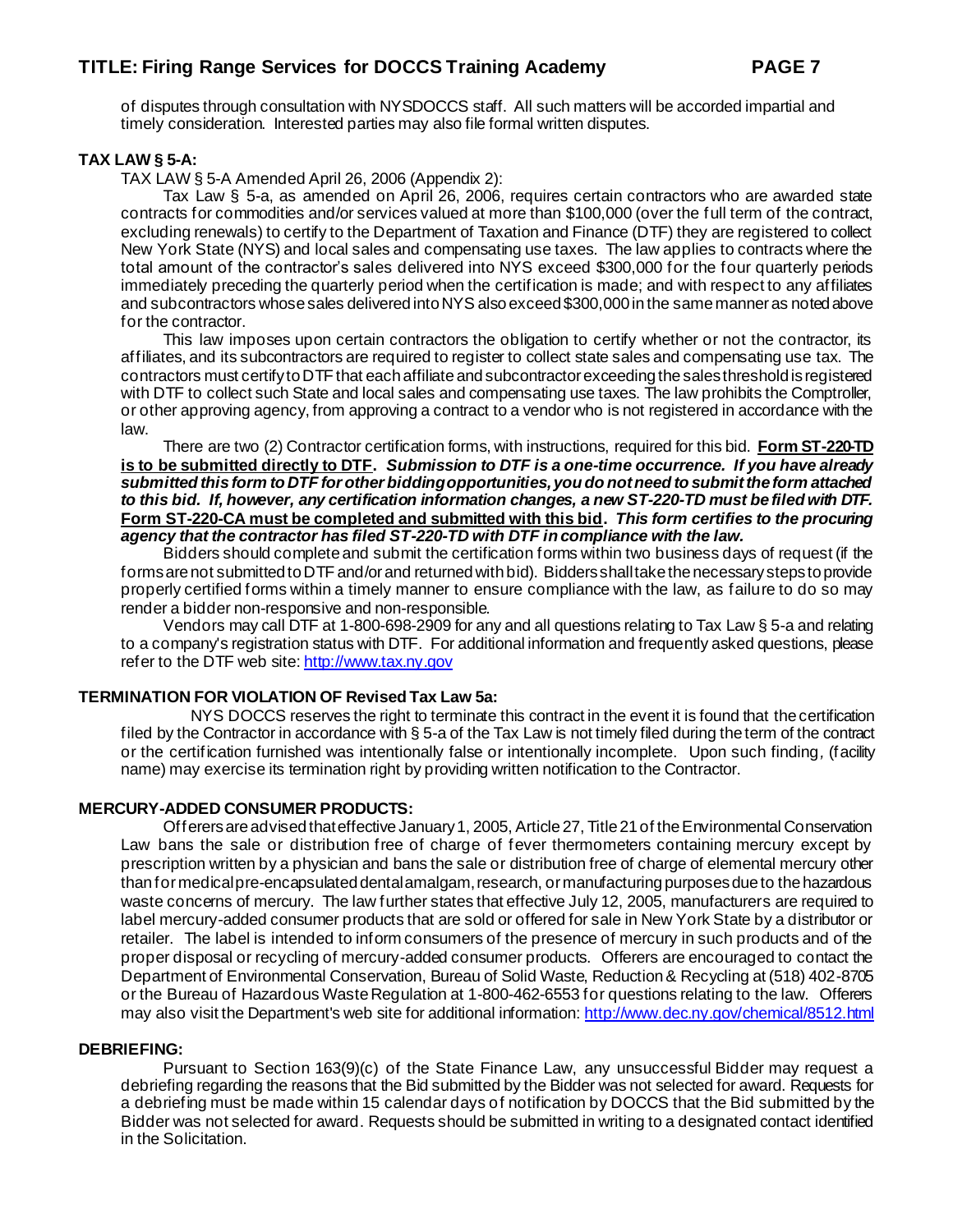#### **APPENDIX A:**

Appendix A, Standard Clauses For New York State Contracts, dated October 2019, attached hereto, is hereby expressly made a part of this Bid Document as fully as if set forth at length herein. **Please retain this document for future reference.**

#### **APPENDIX B:**

Appendix B, General Specifications (Commodities and Non-Technology Services), dated August 2012, attached hereto, is hereby expressly made a part of this Bid Document as fully as if set forth at length herein and shall govern any situations not covered by this Bid Document or Appendix A. **Please retain this document for future reference.**

#### **CONFLICT OF TERMS AND CONDITIONS:**

Conflicts between documents shall be resolved in the following order of precedence:

- a) Appendix A
- b) Contract resulting from this Invitation for Bid
- c) This Invitation for Bid
- d) Appendix B
- e) Bidder's Bid

#### **CONTRACTOR REQUIREMENTS AND PROCEDURES FOR PARTICIPATION BY NEW YORK STATE CERTIFIED MINORITY AND WOMEN-OWNED BUSINESS ENTERPRISES AND EQUAL EMPLOYMENT OPPORTUNITIES FOR MINORITY GROUP MEMBERS AND WOMEN**

New York State Law:Pursuant to New York State Executive Law Article 15-A and Parts 140-145 of Title 5 of the New York Codes, Rules and Regulations DOCCS is required to promote opportunities for the maximum feasible participation of New York State-certified Minority and Women-owned Business Enterprises ("MWBEs") and the employment of minority group members and women in the performance of DOCCS contracts.

#### **Business Participation Opportunities for MWBEs**

For purposes of this solicitation, DOCCS hereby establishes an overall goal of **0** percent for MWBE participation, **0** percent for New York State-certified Minority-owned Business Enterprise ("MBE") participation and **0** percent for New York State-certified Women-owned Business Enterprise ("WBE") participation (based on the current availability of MBEs and WBEs). A contractor ("Contractor") on any contract resulting from this procurement ("Contract") must document its good faith efforts to provide meaningful participation by MWBEs as subcontractors and suppliers in the performance of the Contract. To that end, by submitting a response to this IFB, the bidder agrees that DOCCS may withhold payment pursuant to any Contract awarded as a result of this IFB pending receipt of the required MWBE documentation. The directory of MWBEs can be viewed at: [https://ny.newnycontracts.com](https://ny.newnycontracts.com/). For guidance on how DOCCS will evaluate a Contractor's "good faith efforts," refer to 5 NYCRR § 142.8.

The bidder understands that only sums paid to MWBEs for the performance of a commercially useful function, as that term is defined in 5 NYCRR § 140.1, may be applied towards the achievement of the applicable MWBE participation goal.

The portion of a contract with an MWBE serving as a broker that shall be deemed to represent the commercially useful function performed by the MWBE shall be 25 percent of the total value of the contract.

In accordance with 5 NYCRR § 142.13, the bidder further acknowledges that if it is found to have willfully and intentionally failed to comply with the MWBE participation goals set forth in a Contract resulting from this solicitation, such finding constitutes a breach of contract and DOCCS may withhold payment as liquidated damages.

Such liquidated damages shall be calculated as an amount equaling the difference between: (1) all sums identified for payment to MWBEs had the Contractor achieved the contractual MWBE goals; and (2) all sums actually paid to MWBEs for work performed or materials supplied under the Contract.

By submitting a bid or proposal, a bidder agrees to demonstrate its good faith efforts to achieve the applicable MWBE participation goals by submitting evidence thereof through the New York State Contract System ("NYSCS"), which can be viewed a[t https://ny.newnycontracts.com](https://ny.newnycontracts.com/), provided, however, that a bidder may arrange to provide such evidence via a non-electronic method by contacting the designated contact(s) for this procurement. Additionally, a bidder will be required to submit the following documents and information as evidence of compliance with the foregoing:

1. An MWBE Utilization Plan with their bid or proposal. Any modifications or changes to an accepted MWBE Utilization Plan after the Contract award and during the term of the Contract must be reported on a revised MWBE Utilization Plan and submitted to DOCCS for review and approval.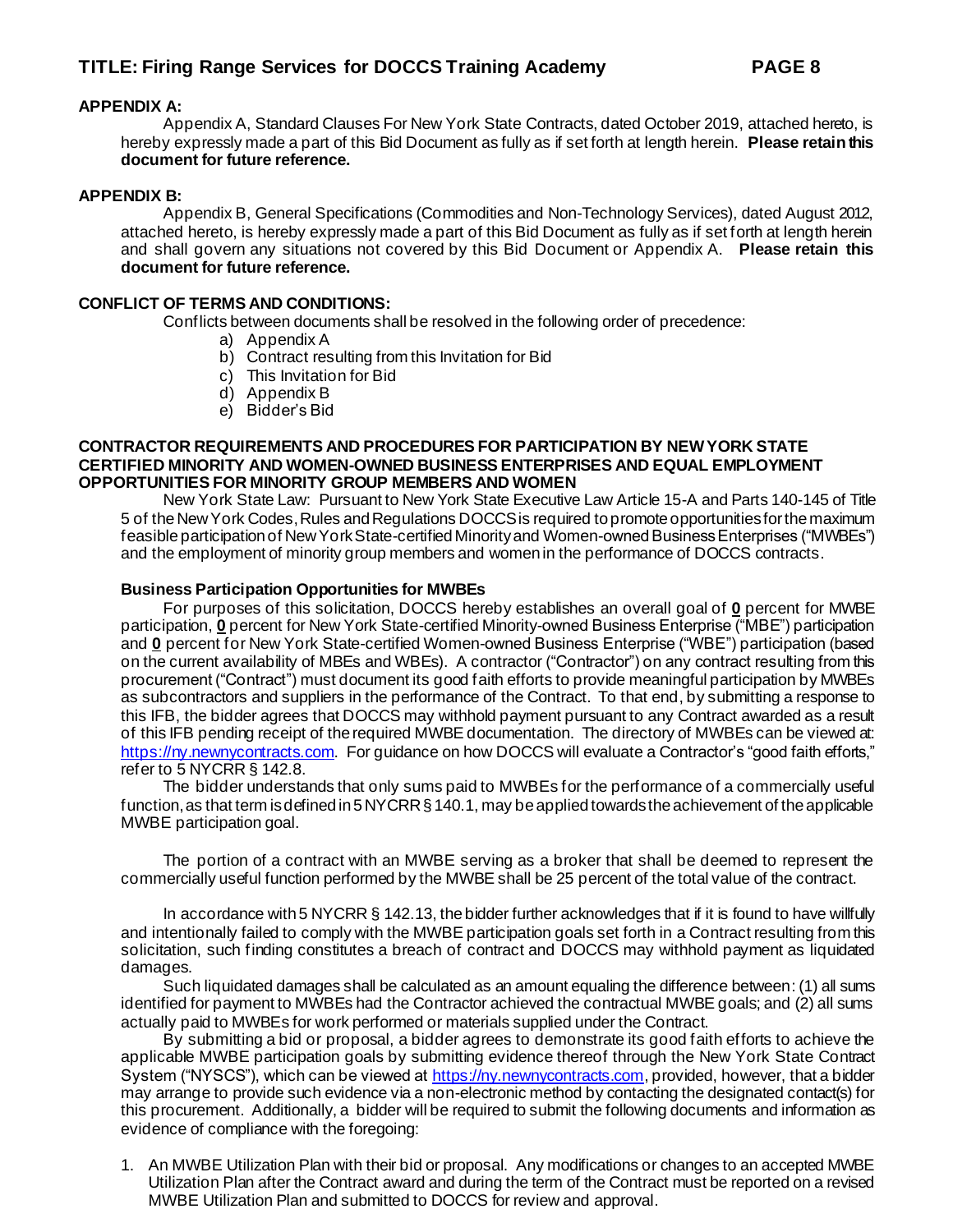DOCCS will review the submitted MWBE Utilization Plan and advise the bidder of DOCCS acceptance or issue a notice of deficiency within 30 days of receipt.

2. If a notice of deficiency is issued, the bidder will be required to respond to the notice of deficiency within seven (7) business days of receipt by submitting to DOCCS, a written remedy in response to the notice of deficiency. If the written remedy that is submitted is not timely or is found by DOCCS to be inadequate, DOCCS shall notify the bidder and direct the bidder to submit, within five (5) business days, a request for a partial or total waiver of MWBE participation goals. Failure to file the waiver form in a timely manner may be grounds for disqualification of the bid or proposal.

DOCCS may disqualify a bidder as being non-responsive under the following circumstances:

- a) If a bidder fails to submit an MWBE Utilization Plan;
- b) If a bidder fails to submit a written remedy to a notice of deficiency;
- c) If a bidder fails to submit a request for waiver; or
- d) If DOCCS determines that the bidder has failed to document good faith efforts.

The successful bidder will be required to attempt to utilize, in good faith, any MBE or WBE identified within its MWBE Utilization Plan, during the performance of the Contract. Requests for a partial or total waiver of established goal requirements made subsequent to Contract Award may be made at any time during the term of the Contract to DOCCS, but must be made no later than prior to the submission of a request for final payment on the Contract.

The successful bidder will be required to submit a *quarterly* M/WBE Contractor Compliance & Subcontractor Payment Report to DOCCS, by the 10<sup>th</sup> day following each end of *quarter* as applicable over the term of the Contract documenting the progress made toward achievement of the MWBE goals of the Contract.

#### **Equal Employment Opportunity Requirements**

By submission of a bid or proposal in response to this solicitation, the bidder agrees with all of the terms and conditions of Appendix A – Standard Clauses for All New York State Contracts including Clause 12 - Equal Employment Opportunities for Minorities and Women. The bidder is required to ensure that it and any subcontractors awarded a subcontract for the construction, demolition, replacement, major repair, renovation, planning or design of real property and improvements thereon (the "Work"), except where the Work is for the beneficial use of the bidder, undertake or continue programs to ensure that minority group members and women are afforded equal employment opportunities without discrimination because of race, creed, color, national origin, sex, age, disability or marital status. For these purposes, equal opportunity shall apply in the areas of recruitment, employment, job assignment, promotion, upgrading, demotion, transfer, layoff, termination, and rates of pay or other forms of compensation. This requirement does not apply to: (i) work, goods, or services unrelated to the Contract; or (ii) employment outside New York State.

The bidder will be required to submit a Minority and Women-owned Business Enterprise and Equal Employment Opportunity Policy Statement to DOCCS with its bid or proposal.

If awarded a Contract, bidder shall submit a Workforce Utilization Report and shall require each of its Subcontractors to submit a Workforce Utilization Report, in such format as shall be required by DOCCS on a *quarterly* basis as required during the term of the Contract.

Pursuant to Executive Order #162, contractors and subcontractors will also be required to report the gross wages paid to each of their employees for the work performed by such employees on the contract utilizing the Workforce Utilization Report on a quarterly basis.

Further, pursuant to Article 15 of the Executive Law (the "Human Rights Law"), all other State and Federal statutory and constitutional non-discrimination provisions, the Contractor and sub-contractors will not discriminate against any employee or applicant for employment because of race, creed (religion), color, sex, national origin, sexual orientation, military status, age, disability, predisposing genetic characteristic, marital status or domestic violence victim status, and shall also follow the requirements of the Human Rights Law with regard to non-discrimination on the basis of prior criminal conviction and prior arrest.

**Please Note: Failure to comply with the foregoing requirements may result in a finding of nonresponsiveness, non-responsibility and/or a breach of the Contract, leading to the withholding of funds, suspension or termination of the Contract or such other actions or enforcement proceedings as allowed by the Contract.**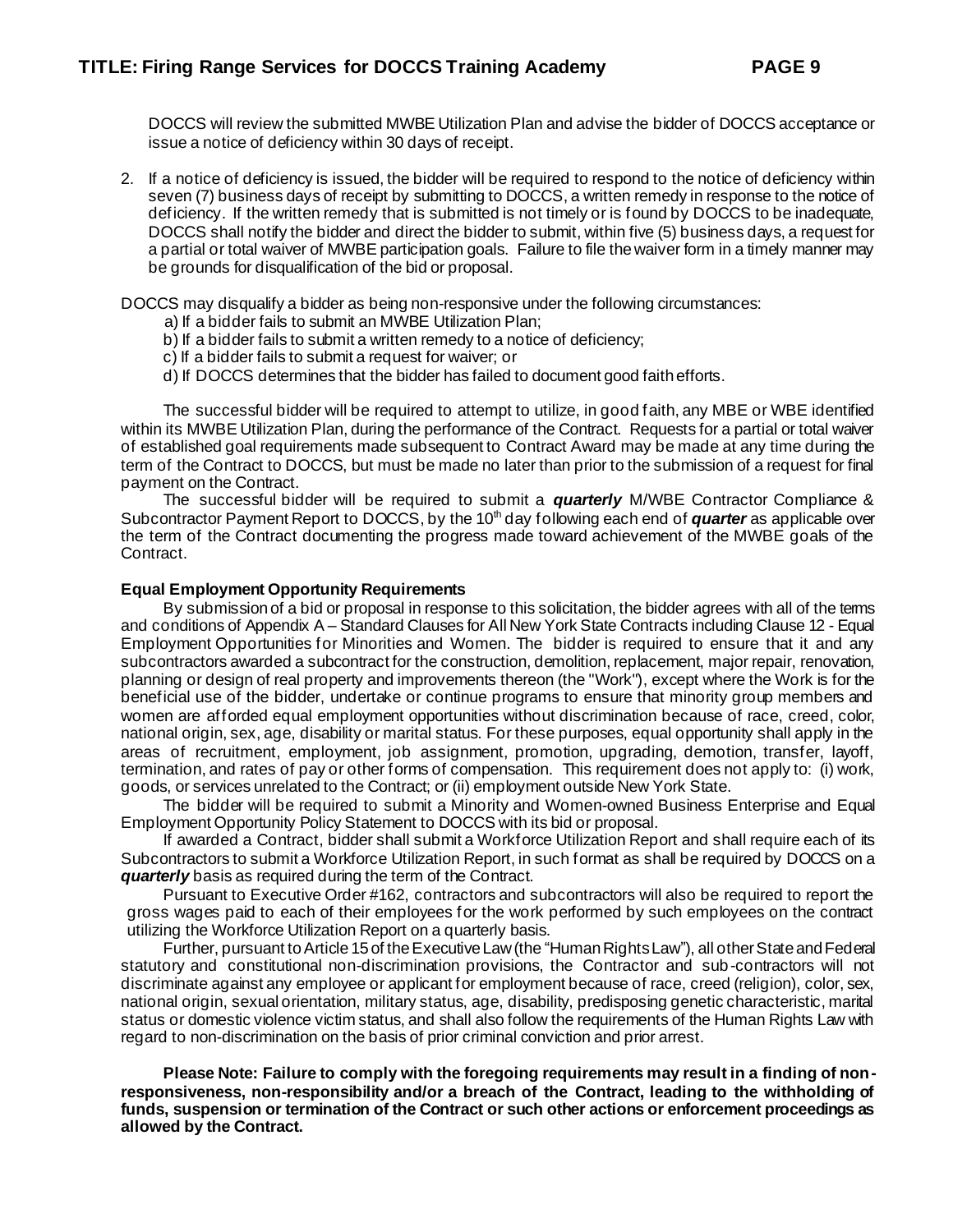#### **PARTICIPATION OPPORTUNITIES FOR NEW YORK STATE CERTIFIED SERVICE-DISABLED VETERAN-OWNED BUSINESSES**

Article 17-B of the New York State Executive Law provides for more meaningful participation in public procurement by certified Service-Disabled Veteran-Owned Businesses ("SDVOBs"), thereby further integrating such businesses into New York State's economy. DOCCS recognizes the need to promote the employment of service-disabled veterans and to ensure that certified service-disabled veteran-owned businesses have opportunities for maximum feasible participation in the performance of DOCCS contracts.

In recognition of the service and sacrifices made by service-disabled veterans and in recognition of their economic activity in doing business in New York State, Bidders/Contractors are strongly encouraged and expected to consider SDVOBs in the fulfillment of the requirements of the Contract. Such participation may be as subcontractors or suppliers, as protégés, or in other partnering or supporting roles.

For purposes of this procurement, DOCCS conducted a comprehensive search and determined that the Contract does not offer sufficient opportunities to set specific goals for participation by SDVOBs as subcontractors, service providers, and suppliers to Contractor. Nevertheless, Bidder/Contractor is encouraged to make good faith efforts to promote and assist in the participation of SDVOBs on the Contract for the provision of services and materials. The directory of New York State Certified SDVOBs can be viewed at: <https://ogs.ny.gov/veterans/>

Bidder/Contractor is encouraged to contact the Office of General Services' Division of Service-Disabled Veteran's Business Development at 518-474-2015 o[r VeteransDevelopment@ogs.ny.gov](mailto:VeteransDevelopment@ogs.ny.gov) to discuss methods of maximizing participation by SDVOBs on the Contract.

#### **EXECUTIVE ORDER NUMBER 177**

Bidders must review Executive Order 177 prior to submitting bids. You may access the executive order on the Governor's website:<https://www.governor.ny.gov/sites/governor.ny.gov/files/atoms/files/EO177.pdf> Bidders shall complete the EO177 Certification form located within this IFB as evidence of compliance with the foregoing and submit with bid.

#### **SEXUAL HARASSMENT PREVENTION**

Pursuant to New York State Finance Law § 139-l, every bid made on or after January 1, 2019 to the State or any public department or agency thereof, where competitive bidding is required by statute, rule or regulation, for work or services performed or to be performed or goods sold or to be sold, and where otherwise required by such public department or agency, shall contain a certification that the bidder has and has implemented a written policy addressing sexual harassment prevention in the workplace and provides annual sexual harassment prevention training to all of its employees. Such policy shall, at a minimum, meet the requirements of New York State Labor Law § 201-g[: https://www.nysenate.gov/legislation/laws/LAB/201-G](https://www.nysenate.gov/legislation/laws/LAB/201-G)

New York State Labor Law § 201-g provides requirements for such policy and training and directs the Department of Labor, in consultation with the Division of Human Rights, to create and publish a model sexual harassment prevention guidance document, sexual harassment prevention policy and sexual harassment prevention training program that employers may utilize to meet the requirements of New York State Labor Law § 201-g. The model sexual harassment prevention policy, model sexual harassment training materials, and further guidance for employers, can be found online at the following URL: [https://www.ny.gov/combating](https://www.ny.gov/combating-sexual-harassment-workplace/employers)[sexual-harassment-workplace/employers](https://www.ny.gov/combating-sexual-harassment-workplace/employers)

Pursuant to New York State Finance Law § 139-l, any bid by a corporate bidder containing the certification required above shall be deemed to have been authorized by the board of directors of such bidder, and such authorization shall be deemed to include the signing and submission of such bid and the inclusion therein of such statement as the act and deed of the bidder.

If the Bidder cannot make the required certification, such Bidder shall so state and shall furnish with the bid a signed statement that sets forth in detail the reasons that the Bidder cannot make the certification. After review and consideration of such statement, DOCCS may reject the bid or may decide that there are sufficient reasons to accept the bid without such certification.

#### **FREEDOM OF INFORMATION LAW / TRADE SECRETS**

During the evaluation process, the content of each bid will be held in confidence and details of any bid will not be revealed (except as may be required under the Freedom of Information Law or other State law). The Freedom of Information Law provides for an exemption from disclosure for trade secrets or information the disclosure of which would cause injury to the competitive position of commercial enterprises. This exemption would be effective both during and after the evaluation process.

Should you feel your firm's bid contains any such trade secrets or other confidential or proprietary information, you must submit a request to exempt such information from disclosure. Such request must be in writing, must state the reasons why the information should be exempt from disclosure and must be provided at the time of submission of the subject information. Upon notification from DOCCS, Bidders/Contractors must provide a redacted version of the records they wish to be exempted from release.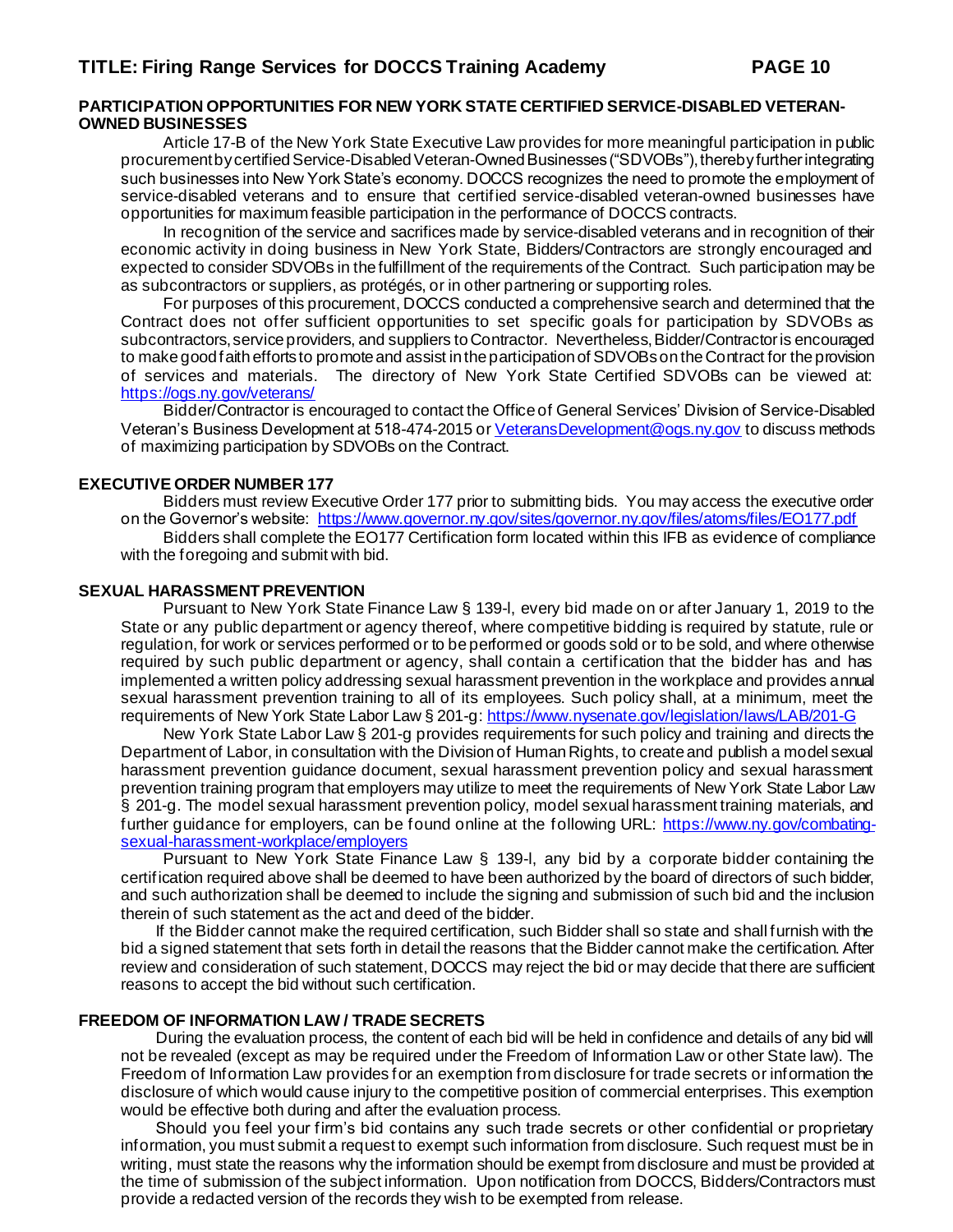Requests for exemption of the entire contents of a bid from disclosure have generally not been found to be meritorious and are discouraged. Kindly limit any requests for exemption of information from disclosure to bona fide trade secrets or specific information, the disclosure of which would cause a substantial injury to the competitive position of your firm.

#### **NEW YORK STATE VENDOR FILE REGISTRATION**

Prior to being awarded a contract pursuant to this Solicitation, the Bidder(s) and any designated authorized resellers who accept payment directly from the State, must be registered in the New York State Vendor File (Vendor File) administered by the Office of the State Comptroller (OSC). This is a central registry for all vendors who do business with New York State Agencies and the registration must be initiated by a State Agency. Following the initial registration, unique New York State ten-digit vendor identification numbers will be assigned to your company and to each of your authorized resellers (if any) for usage on all future transactions with New York State. Additionally, the Vendor File enables vendors to use the Vendor Self-Service application to manage all vendor information in one central location for all transactions related to the State of New York. If Bidder is already registered in the New York State Vendor File, list the ten-digit vendor ID number on the Bid Signature Page. Authorized resellers already registered should list the ten-digit vendor ID number along with the authorized reseller information.

If the Bidder is not currently registered in the Vendor File and is recommended for award, DOCCS shall request completion of OSC Substitute W-9 Form. A fillable form with instructions can be found at the link below. In addition, if authorized resellers are to be used, an OSC Substitute W-9 form should be completed by each of the designated authorized resellers and submitted to the Office of General Services Business Services Center. The Office of General Services Business Services Center will initiate the vendor registration process for all Bidders recommended for Contract Award and their authorized resellers. Once the process is initiated, registrants will receive an email from OSC that includes the unique ten-digit vendor identification number assigned to the company and instructions on how to enroll in the online Vendor Self -Service application. For more information on the vendor file please visit the following website: [http://www.osc.state.ny.us/vendor\\_management](http://www.osc.state.ny.us/vendor_management)

Form to be completed[: https://www.osc.state.ny.us/vendors/forms/ac3237s\\_fe.pdf](https://www.osc.state.ny.us/vendors/forms/ac3237s_fe.pdf)

#### **NYS VENDOR RESPONSIBILITY QUESTIONNAIRE**

DOCCS conducts a review of prospective contractors ("Bidders") to provide reasonable assurances that the Bidder is responsive and responsible. A Questionnaire is used for non-construction contracts and is designed to provide information to assess a Bidder's responsibility to conduct business in New York based upon financial and organizational capacity, legal authority, business integrity, and past performance history. By submitting a bid, Bidder agrees to fully and accurately complete the "Questionnaire." The Bidder acknowledges that the State's execution of the Contract will be contingent upon the State's determination that the Bidder is responsible, and that the State will be relying upon the Bidder's responses to the Questionnaire when making its responsibility determination.

DOCCS recommends each Bidder file the required Questionnaire online via the New York State VendRep System. To enroll in and use the VendRep System, please refer to the VendRep System Welcome Package for Vendors available at the Office of the State Comptroller's (OSC) website, [http://www.osc.state.ny.us/vendrep/documents/system/welcome\\_package.pdf](http://www.osc.state.ny.us/vendrep/documents/system/welcome_package.pdf) or to enroll, go directly to the VendRep System online a[t https://portal.osc.state.ny.us](https://portal.osc.state.ny.us/)

OSC provides direct support for the VendRep System through user assistance, documents, online help, and a help desk. The OSC Help Desk contact information is located at: <http://www.osc.state.ny.us/portal/contactbuss.htm>.

Bidders opting to complete the paper questionnaire can access this form and associated definitions via the OSC website at: [http://www.osc.state.ny.us/vendrep/forms\\_vendor.htm](http://www.osc.state.ny.us/vendrep/forms_vendor.htm)

The Contractor must remain a responsible vendor throughout the duration of the contract and, if at any time the Contractor is found to be not responsible or there is a question as to the vendor's responsibility, any activities pursuant to the contract may be suspended. Finally, the contract may be terminated following a finding of non-responsibility.

To assist the State in determining the responsibility of the Bidder, the Bidder should complete and certify (or recertify) the Questionnaire no more than six (6) months prior to the bid due date.

A Bidder's Questionnaire cannot be viewed by DOCCS until the Bidder has certified the Questionnaire. It is recommended that all Bidders become familiar with all of the requirements of the Questionnaire in advance of the bid opening to provide sufficient time to complete the Questionnaire.

The Bidder agrees that if it is found by the State that the Bidder's responses to the Questionnaire were intentionally false or intentionally incomplete, on such finding, DOCCS may terminate the Contract. In no case shall such termination of the Contract by the State be deemed a breach thereof, nor shall the State be liable for any damages for lost profits or otherwise, which may be sustained by the Contractor as a result of such termination.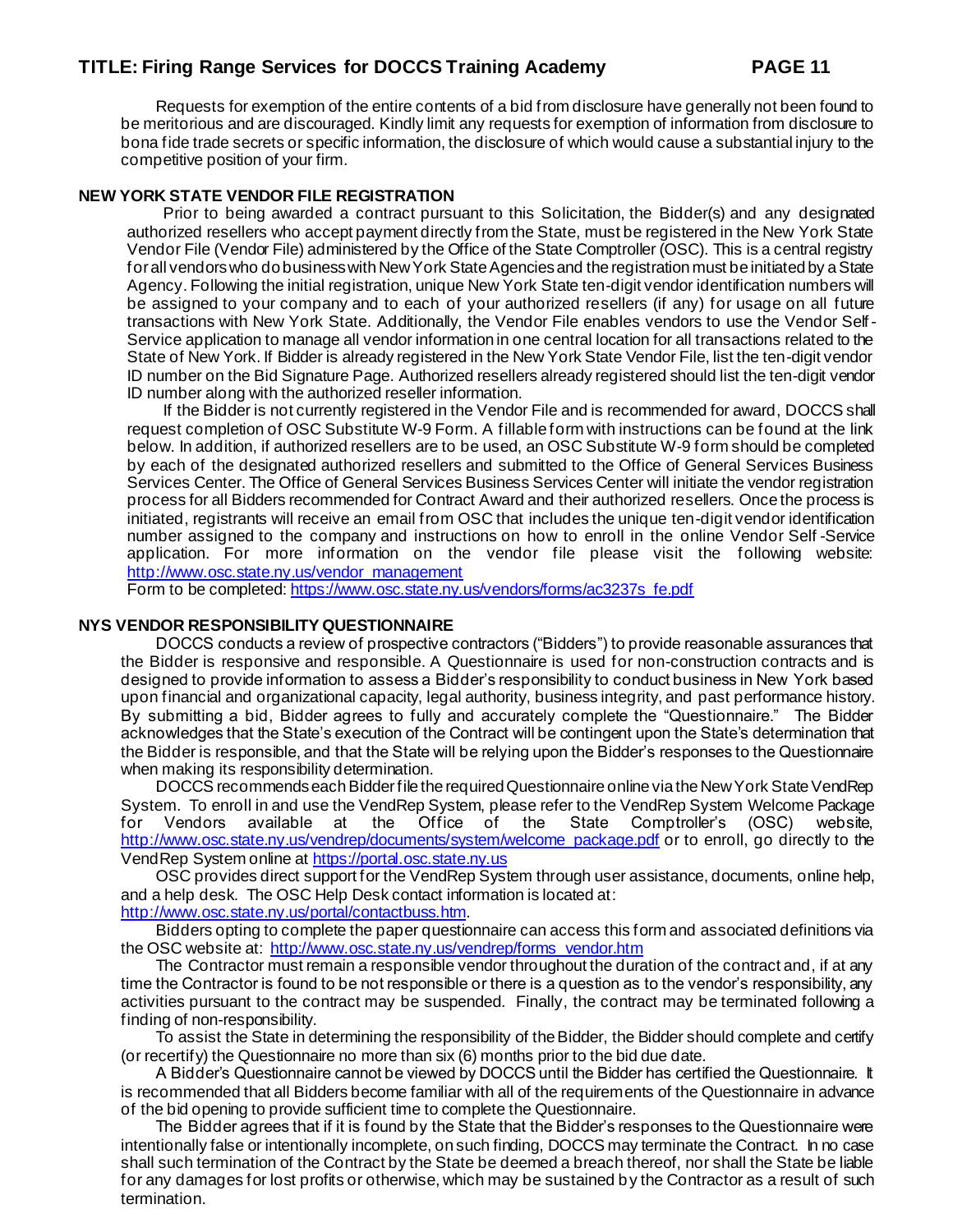The Contractor shall at all times during the Contract term remain responsible. The Contractor agrees, if requested by the Commissioner of DOCCS or his designee, to present evidence of its continuing legal authority to do business in New York State, integrity, experience, ability, prior performance, and organizational and financial capacity.

The DOCCS Commissioner or his designee, in his or her sole discretion, reserves the right to suspend any or all activities under this Contract, at any time, when he or she discovers information that calls into question the responsibility of the Contractor. In the event of such suspension, the Contractor will be given written notice outlining the particulars of such suspension. Upon issuance of such notice, the Contractor must comply with the terms of the suspension order. Contract activity may resume at such time as the DOCCS Commissioner or his designee issues a written notice authorizing a resumption of performance under the Contract.

#### **CONFLICT OF INTEREST:**

Bidder must disclose any existing or contemplated relationship with any other person or entity, including relationships with any member, shareholders of 5% or more, parent, subsidiary, or affiliated firm, which would constitute an actual or potential conflict of interest or appearance of impropriety, relating to other clients/customers of the Respondent or former officers and employees of the Agencies and their Affiliates, in connection with your rendering services enumerated in this IFB. If a conflict does or might exist, please describe how your Staffing Firm would eliminate or prevent it. Indicate what procedures will be followed to detect, notify the Agencies of, and resolve any such conflicts.

Bidder must disclose whether it, or any of its members, shareholders of 5% or more, parents, affiliates, or subsidiaries, have been the subject of any investigation or disciplinary action by the New York State Commission on Public Integrity or its predecessor State entities (collectively, "Commission"), and if so, a brief description must be included indicating how any matter before the Commission was resolved or whether it remains unresolved.

Additionally, a bidder will be required to submit the *Vendor Assurance of No Conflict of Interest or Detrimental Effect* form located within this IFB as evidence of compliance with the foregoing.

#### **PUBLIC OFFICERS LAW:**

Contractors, consultants, vendors, and subcontractors may hire former State Agency or Authority employees. However, as a general rule and in accordance with New York Public Officers Law, former employees of the State Agency or Authority may neither appear nor practice before the State Agency or Authority, nor receive compensation for services rendered on a matter before the State Agency or Authority, for a period of two years following their separation from State Agency or Authority service. In addition, former State Agency or Authority employees are subject to a "lifetime bar" from appearing before the State Agency or Authority or receiving compensation for services regarding any transaction in which they personally participated or which was under their active consideration during their tenure with the State Agency or Authority.

#### **ETHICS REQUIREMENTS:**

The Contractor and its Subcontractors shall not engage any person who is, or has been at any time, in the employ of the State to perform services in violation of the provisions of the New York Public Officers Law, other laws applicable to the service of State employees, and the rules, regulations, opinions, guidelines or policies promulgated or issued by the New York State Joint Commission on Public Ethics, or its predecessors (collectively, the "Ethics Requirements"). The Contractor certifies that all of its employees and those of its Subcontractors who are former employees of the State and who are assigned to perform services under this Contract shall be assigned in accordance with all Ethics Requirements. During the Term, no person who is employed by the Contractor or its Subcontractors and who is disqualified from providing services under this Contract pursuant to any Ethics Requirements may share in any net revenues of the Contractor or its Subcontractors derived from this Contract. The Contractor shall identify and provide the State with notice of those employees of the Contractor and its Subcontractors who are former employees of the State that will be assigned to perform services under this Contract, and make sure that such employees comply with all applicable laws and prohibitions. The State may request that the Contractor provide it with whatever information the State deems appropriate about each such person's engagement, work cooperatively with the State to solicit advice from the New York State Joint Commission on Public Ethics, and, if deemed appropriate by the State, instruct any such person to seek the opinion of the New York State Joint Commission on Public Ethics. The State shall have the right to withdraw or withhold approval of any Subcontractor if utilizing such Subcontractor for any work performed hereunder would be in conflict with any of the Ethics Requirements. The State shall have the right to terminate this Contract at any time if any work performed hereunder is in conflict with any of the Ethics Requirements.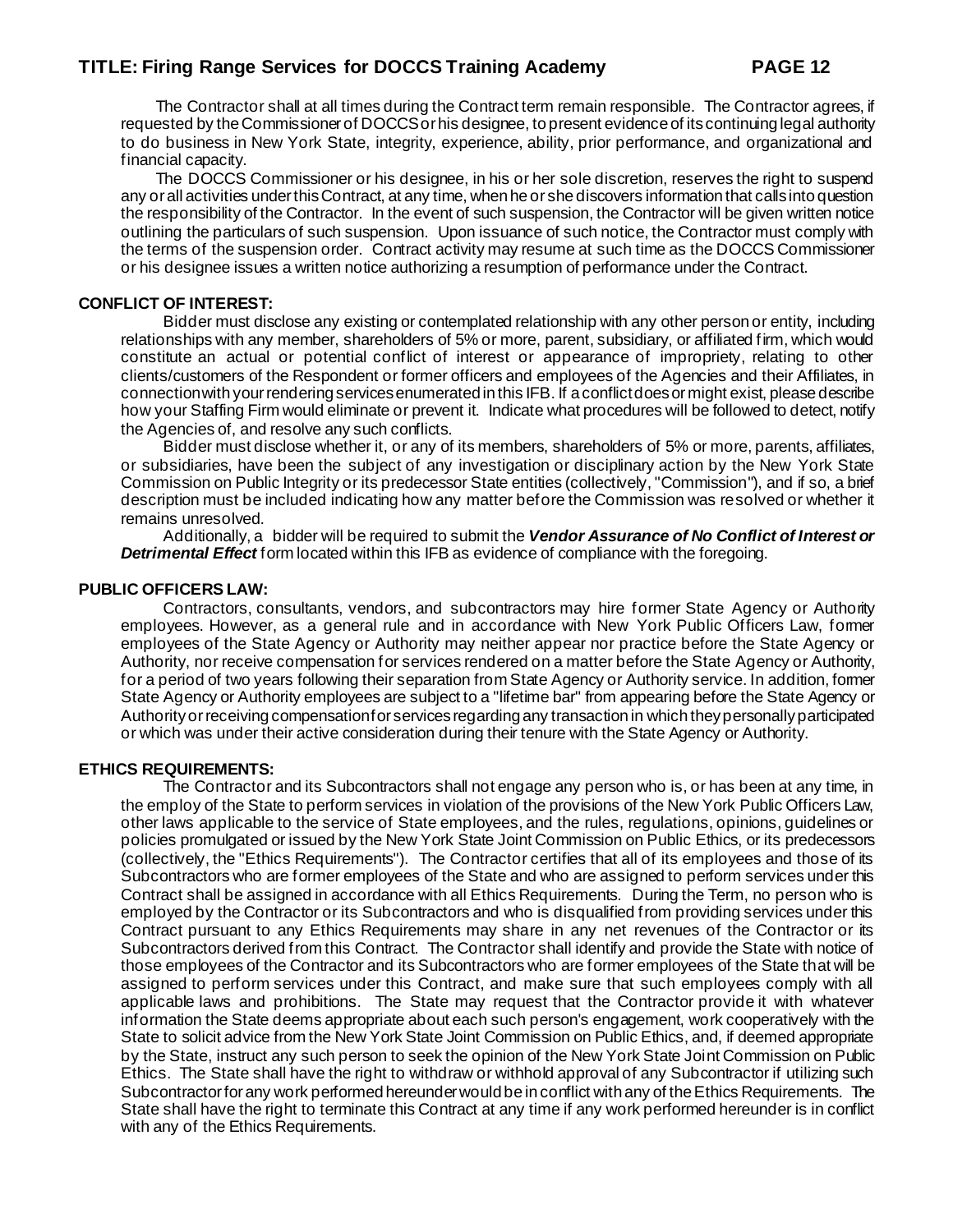#### **SUBCONTRACTING:**

The Contractor agrees not to subcontract any of its services, unless as indicated in its bid, without the prior written approval of the DOCCS. Approval shall not be unreasonably withheld upon receipt of written request to subcontract.

The Contractor may arrange for a portion/s of its responsibilities to be subcontracted to qualified, responsible subcontractors, subject to approval of the DOCCS. If the Contractor determines to subcontract a portion of the services, the subcontractors must be clearly identified and the nature and extent of its involvement in and/or proposed performance must be fully explained by the Contractor to the DOCCS. As part of this explanation, the subcontractor must submit to the DOCCS a completed *Vendor Assurance of No Conflict of Interest or Detrimental Effect* form, as required by the Contractor prior to execution of a contract.

The Contractor retains ultimate responsibility for all services performed under a contract.

All subcontracts shall be in writing and shall contain provisions, which are functionally identical to, and consistent with, the provisions of this IFB. Unless waived in writing by DOCCS, all subcontracts between the Contractor and subcontractors shall expressly name DOCCS as the sole intended third party beneficiary of such subcontract. DOCCS reserves the right to review and approve or reject any subcontract, as well as any amendment to said subcontract(s), and this right shall not make DOCCS a party to any subcontract or create any right, claim, or interest in the subcontractor or proposed subcontractor against DOCCS.

DOCCS reserves the right, at any time during the contract term to verify that the written subcontract between the Contractor and subcontractors is in compliance with all of the provisions of this Section and any subcontract provisions contained in this IFB.

The Contractor shall give DOCCS immediate notice in writing of the initiation of any legal action or suit which relates in any way to a subcontract with a subcontractor or which may affect the performance of the Contractor's duties under a contract. Any subcontract shall not relieve the Contractor in any way of any responsibility, duty and/or obligation of a contract.

If at any time during performance under the contract the total compensation to a subcontractor exceeds or is expected to exceed \$100,000, that subcontractor shall be required to submit and certify a Vendor Responsibility Questionnaire.

#### **PRICE:**

Bid price shall be inclusive of all costs; including but not be limited to storage, labor, materials, parts, supplies, transportation, travel, licenses, insurance, administrative, profit, ancillary costs, and miscellaneous charges such as any applicable taxes or fees.

#### **METHOD OF AWARD:**

DOCCS plans to award one (1) vendor. The award shall be made to the lowest responsive and responsible bidder that can meet the specific requirements as outlined in the Scope of Services.

#### **EQUAL LOW BIDS (TIE BIDS):**

(a) DOCCS shall resolve a tie bid in the following order of priority when two or more low bids are equal in all respects:

- 1) Certified New York State Minority or Woman Owned Business Enterprise (MWBE)
- 2) Certified New York State Service Disabled Veteran Owned Business (SDVOB)
- 3) Certified New York State Disadvantaged Business Enterprise (DBE)
- 4) Small New York State Business
- 5) New York State Vendor
- 6) Small Business (other than located in New York State)
- 7) Previous Vendor

(b) If two or more bidders still remain equally eligible after application of paragraph (a) of this section, award shall be made through a drawing limited to those bidders. The drawing shall be witnessed by at least three persons, and the contract file shall contain the names and addresses of the witnesses and the person supervising the drawing.

#### **MINOR DEVIATIONS (s)/MINOR TECHNICALITY:**

DOCCS reserves the right to have the flexibility to consider bids with minor deviations or technicalities and to waive minor deviations or technicalities that may be consistent with the intent and scope of the solicitation. The flexibility may permit a reasonable outcome in cases where the results of a fair, competitive process are clear but the award of a contract is threatened due to a minor technicality or a minor deviation.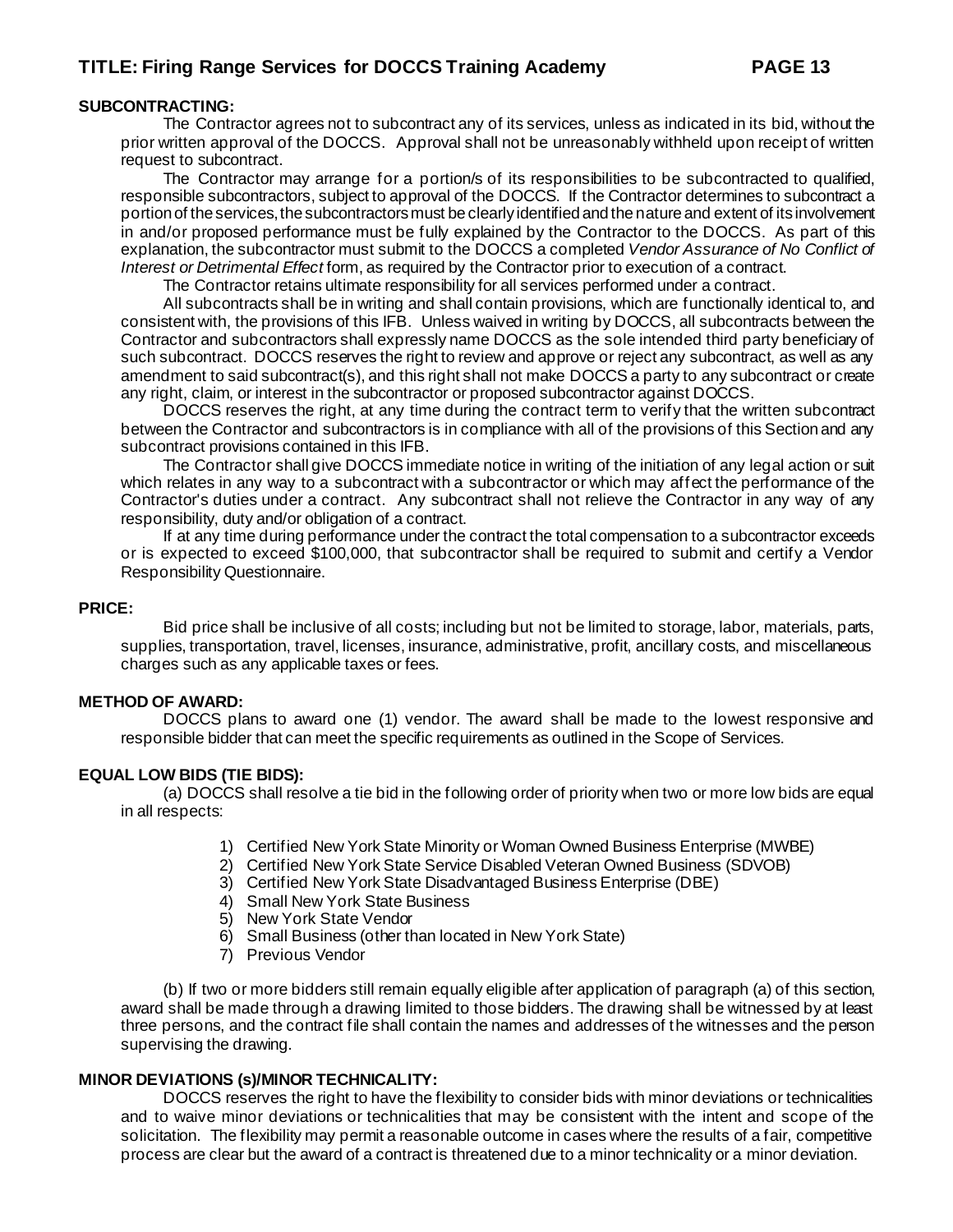#### **"OR EQUAL":**

The State reserves the right to determine if a product/service is 'equal' to bid specifications. Bids with minor deviations or technicalities may be waived if consistent with the intent and scope of the solicitation. The flexibility may permit a reasonable outcome in cases where the results of a fair, competitive process are clear but the award of a contract is threatened due to a minor technicality or a minor deviation.

#### **CONTRACT PAYMENTS:**

Contractor shall provide complete and accurate billing invoices to the Agency in order to receive payment. Billing invoices submitted to the Agency must contain all information and supporting documentation required by the Contract, the Agency and the State Comptroller. Payment for invoices submitted by the Contractor shall only be rendered electronically unless payment by paper check is expressly authorized by the Commissioner, in the Commissioner's sole discretion, due to extenuating circumstances. Such electronic payment shall be made in accordance with ordinary State procedures and practices. The Contractor shall comply with the State Comptroller's procedures to authorize electric payments. Authorization forms are available at the State Comptroller's website at [www.osc.state.ny.us/epay/index.htm](http://www.osc.state.ny.us/epay/index.htm), by email at [epunit@osc.state.ny.us](mailto:epunit@osc.state.ny.us), or by telephone at (518) 474-4032. Contractor acknowledges that it will not receive payment on any invoices submitted under this Contract if it does not comply with the State Comptroller's electronic payment procedures, except where the Commissioner has expressly authorized payment by paper check as set forth above.

Please note that in conjunction with New York State's implementation of a Statewide Financial System (SFS), the Office of the State Comptroller requires all vendors doing business with New York State agencies to complete a substitute W-9 form. Vendors registering for electronic payment can complete the W-9 form when they register. Vendors already registered for electronic payment are requested to go to the above website and complete the Substitute W-9 form and submit following the instructions provided.

#### **BILLING:**

Payment will be based on an invoice used in the supplier's normal course of business. Each company invoice must be itemized and include the following information:

- 1. A unique invoice number
- 2. NYS Contract Number
- 3. Contractor's New York State Supplier (Vendor) ID
- 4. Purchase Order Number
- 5. PO Line Number and Description

Invoices without the above stated information will be returned to Contractor to be completed as required in the paragraph above. Payment will not be issued and will not be due and owing until a corrected invoice is received and approved by DOCCS.

All Invoices are to be submitted for payment to: **Business Service Center Accounts Payable -or-** [accountspayable@ogs.ny.gov](mailto:accountspayable@ogs.ny.gov) **1220 Washington Ave., Building 5, 5th Floor Albany, NY 12226**

#### **INTEREST:**

Interest on late payment is governed by State Finance Law, Section 179-M.

#### **ESTIMATED/SPECIFIC QUANTITIES:**

The quantities or dollar values listed are estimated only. See "Estimated/Specific Quantity Contracts" in Appendix B, General Specifications.

#### **CONTRACT PERIOD AND RENEWALS:**

It is the intention of the State to enter into a contract for a period of three (3) years with two (2) optional one-year renewals, as stated on the Invitation for Bids except that the commencement and termination dates appearing on the Invitation for Bids may be adjusted forward unilaterally by the State for any resulting contract for up to two calendar months, by indicating such change on the Contract Award Notification.

The contract dates may be adjusted forward beyond two months only with the approval of the successful bidder. If, however, the bidder is not willing to accept an adjustment of the contract dates beyond the twomonth period, the State reserves the right to proceed with an award to another bidder.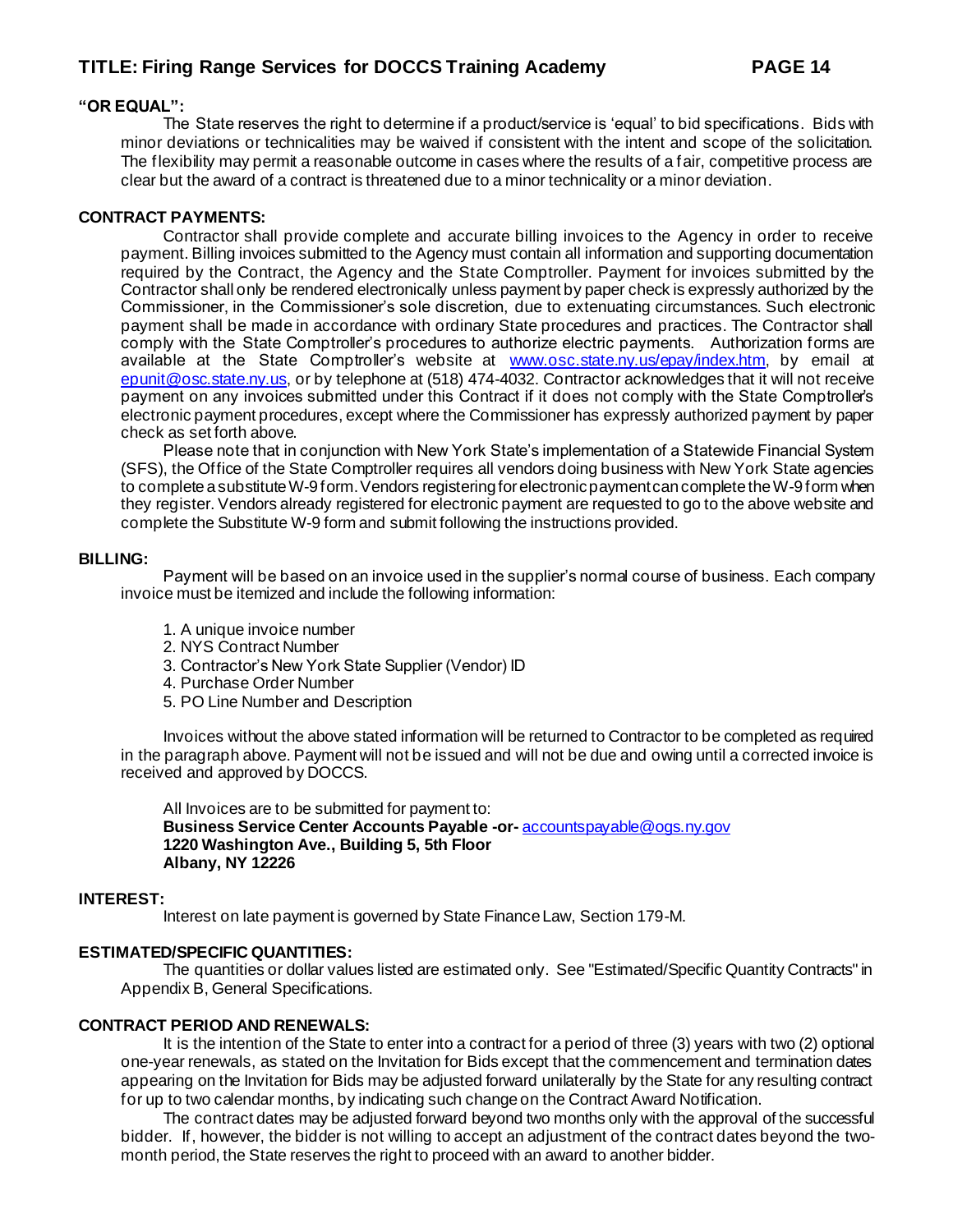**If mutually agreed between the Department of Corrections and Community Supervision and the contractor, the contract may be renewed under the same terms and conditions for additional period(s) not to exceed a total contract term of five (5) years.**

#### **REJECTION:**

The State reserves the right to reject an obviously unbalanced bid or to make "NO AWARD" on individual listings or sub-items if individual bid prices are deemed to be unbalanced or excessive or if an error in the solicitation becomes evident. In such case, ranking and evaluation of bids may be made on remaining items. Award would be made on the remaining items. The determination of an unbalanced bid shall be at the sole discretion of the State. Options contained in this paragraph shall also be at the State's sole discretion.

#### **PRICE ADJUSTMENT:**

Price shall remain firm for the first year. Thirty days prior to each anniversary date of the award, the Contractor may request a rate change (increase or decrease) based upon fluctuations in the latest published copy of the Consumer Price Index for all urban consumers as published by the U S. Department of Labor, Bureau of Labor Statistics, Washington, D.C. 20212. (**Specifically—Northeast Urban, Not Seasonally Adjusted, Services, Series ID: CUUR0100SAS**). The index is also available through the Internet at the US Bureau of Labor Statistics web site a[t www.bls.gov](http://www.bls.gov/).

If during the time the Price Adjustment is requested, and the above series ID is discontinued or not available, the State reserves the right to implement another applicable index.

Price adjustments using the CPI involve changing the base payment by the percent change in the level of the CPI between the reference period and a subsequent time period. This is calculated by first determining the index point change between the two periods and then the percent change. The price adjustment shall be calculated as follows. Take the CPI for the 3<sup>rd</sup> month prior to the month of the start date of the awarded contract and subtract this figure from the CPI value for the 3<sup>rd</sup> month prior to the anniversary date of the awarded contract. (e.g.: If contract begins in June, use the March CPI) That sum is then divided by the CPI value for the original 3<sup>rd</sup> month prior to start date and this result is then multiplied by 100 to equal the percent change which is the price adjustment value. This percentage of increase or decrease shall be applied to the next contract year, effective on the anniversary date of the contract. The following example illustrates the computation of percent change:

| Example (fictitious):          |                    |
|--------------------------------|--------------------|
| CPI for current period         | 136.0              |
| Less CPI for previous period   | 129.9              |
| Equals index point change      | 6.1                |
| Divided by previous period CPI | 129.9              |
| Equals                         | 0.047              |
| Result multiplied by 100       | $0.047 \times 100$ |
| Equals percent change          | 47                 |

The Contractor has the sole responsibility to submit invoices at the adjusted rate on the applicable anniversary date and shall provide a copy of the index and other supporting documentation necessary to support the increase or decrease to the Authorized User, as appropriate. Should the Contractor fail to submit adjusted invoices and/or supporting documentation within three (3) months after the applicable anniversary date, the Contractor shall be deemed to have waived its right to any increase in price for that year, but the State shall not be barred from making the appropriate adjustment in the case of a decrease determined in accordance with the above methodology.

#### **CANCELLATION FOR CAUSE AND CONVENIENCE:**

This agreement may be terminated by mutual agreement upon thirty (30) days written notice. Also, NYS DOCCS may terminate the agreement immediately for cause, upon written notice, if the contractor fails to comply with the terms and conditions of this agreement and/or with any laws, rules, regulations, policies or procedures of the State of New York affecting this agreement.

The State of New York retains the right to cancel this contract, in whole or in part without reason provided that the Contractor is given at least thirty (30) days notice of its intent to cancel. This provision should not be understood as waiving the State's right to terminate the contract for cause or stop work immediately for unsatisfactory work, but is supplementary to that provision. Any such cancellation shall have no effect on existing Agency agreements, which are subject to the same 30-day discretionary cancellation or cancellation for cause by the respective user Agencies.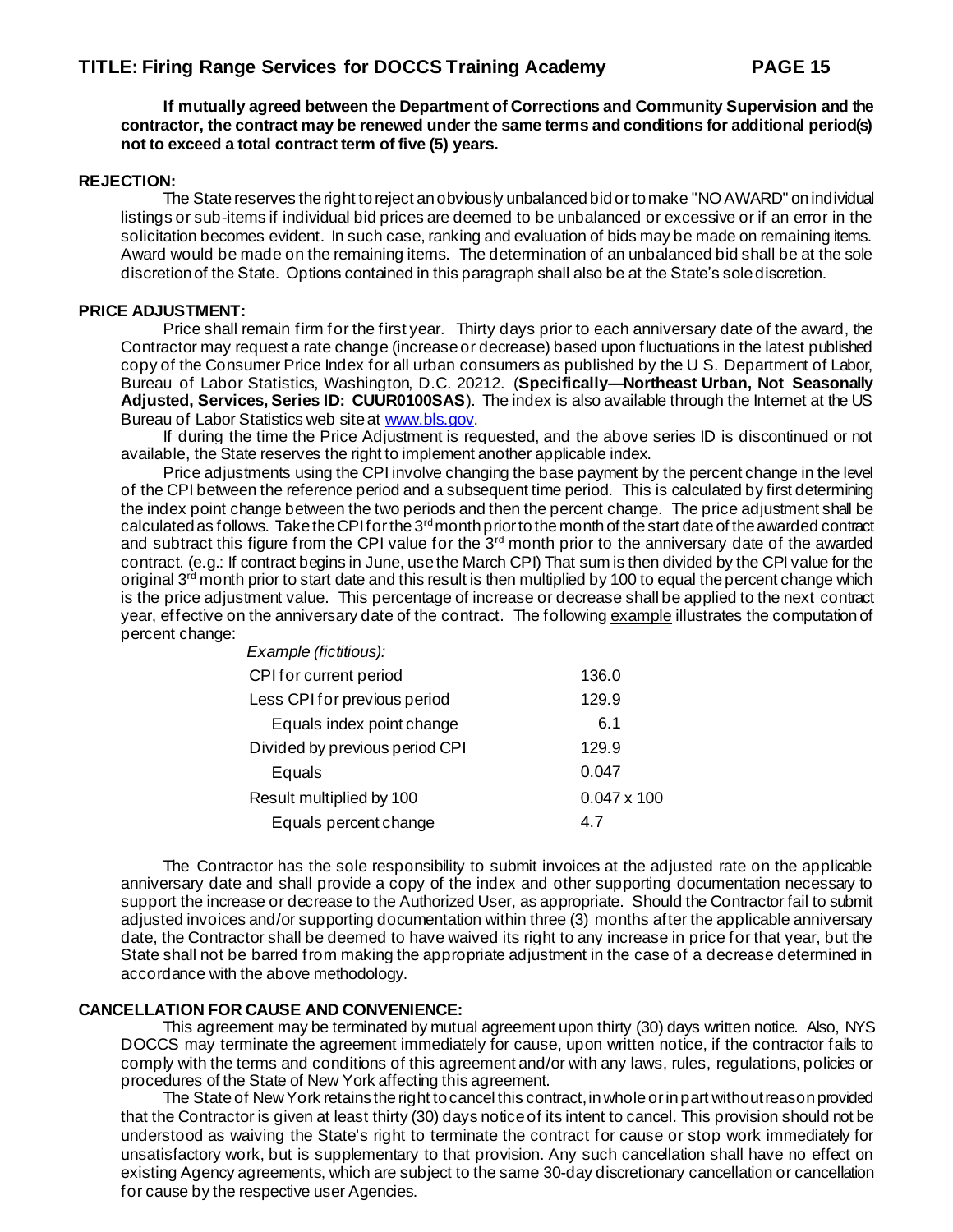#### **WARRANTIES:**

See "Warranties" in Appendix B, Specifications.

At time of bid opening, product offered must meet all requirements of this solicitation including full commercial/retail availability. Product literature and specification must also be available.

#### **CERTIFICATE OF INSURANCE:**

Bidders must have the necessary insurance to comply with New York State requirements. **A copy of that insurance certificate shall be submitted from the successful bidder.** 

Prior to providing any service to the State of New York, the bidder must provide another copy of the insurance certificate naming the State of New York and New York State Department of Corrections and Community Supervision as "additional named insured" in its liability policy.

#### **WORKERS' COMPENSATION INSURANCE AND DISABILITY BENEFITS REQUIREMENTS:**

Workers' Compensation Law (WCL) §57 & §220 requires the heads of all municipal and state entities to ensure that businesses applying for permits, licenses or contracts document it has appropriate workers' compensation and disability benefits insurance coverage. These requirements apply to both original contracts and renewals, whether the governmental agency is having the work done or is simply issuing the permit, license or contract. Failure to provide proof of such coverage or a legal exemption will result in a rejection of your bid or renewal.

#### **1. Proof of Compliance with Workers' Compensation Coverage Requirements:**

**An ACORD form is NOT acceptable proof of workers' compensation coverage.** In order to provide proof of compliance with the requirements of the Workers' Compensation Law pertaining to workers' compensation coverage, a contractor shall:

- A) Be legally exempt from obtaining Workers' Compensation insurance coverage; or
- B) Obtain such coverage from an insurance carrier; or
- C) Be a Workers' Compensation Board-approved self-insured employer or participate in an authorized self-insurance plan.

A Contractor seeking to enter into a contract with the State of New York shall provide one of the following forms to DOCCS at the time of bid submission or shortly after the opening of bids:

- A) Form CE-200, Certificate of Attestation for New York Entities With No Employees and Certain Out of State Entities, That New York State Workers' Compensation and/or Disability Benefits Insurance Coverage is Not Required, which is available on the Workers' Compensation Board's website [\(www.wcb.ny.gov](http://www.wcb.ny.gov/)); (Reference applicable IFB# on the form.)
- B) Certificate of Workers' Compensation Insurance:
	- 1) Form C-105.2 (9/07) if coverage is provided by the contractor's insurance carrier, contractor must request its carrier to send this form to the New York State Office of General Services, or
	- 2) Form U-26.3 if coverage is provided by the State Insurance Fund, contractor must request that the State Insurance Fund send this form to NYS DOCCS Central Office.
- C) Form SI-12, Certificate of Workers' Compensation Self-Insurance available from the New York State Workers' Compensation Board's Self-Insurance Office.
- D) Form GSI-105.2, Certificate of Participation in Workers' Compensation Group Self-Insurance available from the contractor's Group Self-Insurance Administrator.

#### **2. Proof of Compliance with Disability Benefits Coverage Requirements:**

In order to provide proof of compliance with the requirements of the Workers' Compensation Law pertaining to disability benefits, a contractor shall:

- A) Be legally exempt from obtaining disability benefits coverage; or
- B) Obtain such coverage from an insurance carrier; or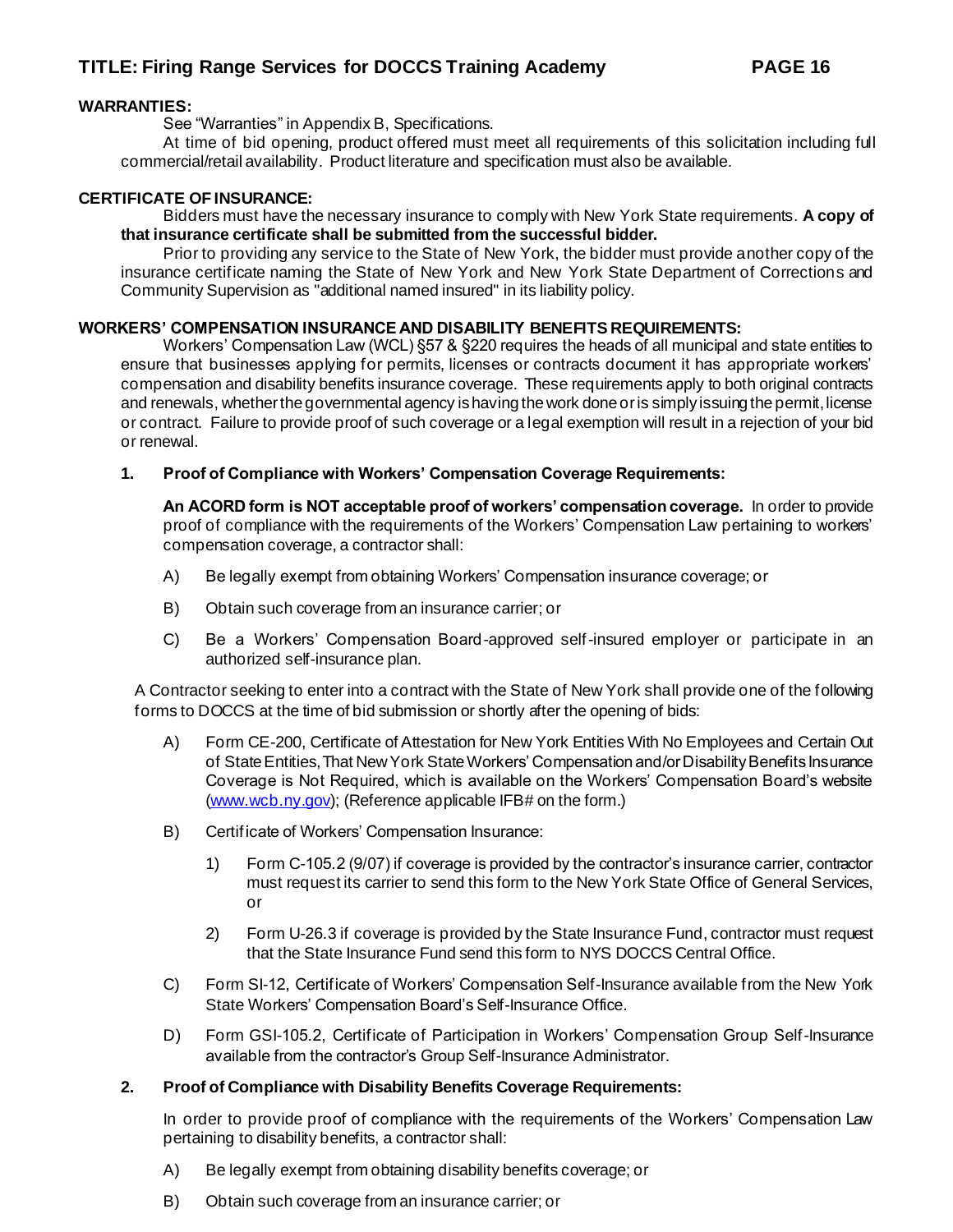C) Be a Board-approved self-insured employer.

A Contractor seeking to enter into a contract with the State of New York shall provide one of the following forms to DOCCS at the time of bid submission or shortly after the opening of bids:

- A) Form CE-200, Certificate of Attestation for New York Entities With No Employees and Certain Out of State Entities, That New York State Workers' Compensation and/or Disability Benefits Insurance Coverage is Not Required, which is available on the Workers' Compensation Board's website [\(www.wcb.ny.gov](http://www.wcb.ny.gov/)); (Reference applicable IFB # on the form.)
- B) Form DB-120.1, Certificate of Disability Benefits Insurance. Contractor must request its business insurance carrier to send this form to the New York State Office of General Services; or
- C) Form DB-155, Certificate of Disability Benefits Self-Insurance. The Contractor must call the Board's Self-Insurance Office at 518-402-0247 to obtain this form.

#### **ALL OF THE ABOVE REFERENCED FORMS, EXCEPT CE-200, SI-12 & DB-155 MUST NAME**:

NYS DOCCS as the Entity Requesting Proof of Coverage (Entity being listed as the Certificate Holder)

**Workers' Compensation** - <http://www.wcb.ny.gov/content/onlineforms/obtainC105.jsp> **Disability Benefits** - <http://www.wcb.ny.gov/content/onlineforms/obtainDB120-1.jsp> **Exemption** - [http://www.wcb.ny.gov/content/ebiz/wc\\_db\\_exemptions/requestExemptionOverview.jsp](http://www.wcb.ny.gov/content/ebiz/wc_db_exemptions/requestExemptionOverview.jsp)

#### **REFERENCES:**

As per the "Vendor Responsibility Disclosure" clause, bidders may be required to provide references of the bidder's largest customers. References shall be commercial or governmental accounts, and should demonstrate the ability of the vendor to perform jobs similar in scope to the size, nature and complexity of the outlined bid. The references shall include the:

- Name, address, contact person, telephone number, fax number, and number of years bidder has serviced the referenced account;
- Volume of business performed within the past three years for each referenced account.

#### **FINANCIAL STABILITY:**

As per the "Vendor Responsibility Disclosure" clause, bidder may be required to document its ability to service a contract with dollar sales volume similar to scope of this bid through submission of financial statements documenting past sales history. The bidder must be financially stable and able to substantiate the financial statements of its company. In addition to sales history, current financial statements may be requested and must be provided within five business days. The state reserves the right to request additional documentation from the bidder and to request reports on financial stability from independent financial rating services. The state reserves the right to reject any bidder who does not demonstrate financial stability sufficient for the scope of this bid.

#### **USE OF RECYCLED OR REMANUFACTURED MATERIALS:**

New York State, as a member of the Council of Great Lakes Governors, supports and encourages vendors to use recycled, remanufactured or recovered materials in the manufacture of products and packaging to the maximum extent practicable without jeopardizing the performance or intended end use of the product or packaging unless such use is precluded due to health or safety requirements or product specifications contained herein. Refurbished or remanufactured components or products are required to be restored to original performance and regulatory standards and functions and are required to meet all other requirements of this bid solicitation. Warranties on refurbished or remanufactured components or products must be identical to the manufacturer's new equipment warranty or industry's normal warranty when re-manufacturer does not offer new equipment. See "Recycled or Recovered Materials" in Appendix B, General Specifications.

#### **INFORMATION TO BE FURNISHED WITH BID:**

The bidder shall submit with its bid detailed specifications, circulars and all necessary data on the product to be furnished. If the product offered differs from the provisions listed, such differences must be explained in detail. Failure to submit any of the above data may result in rejection of the bid. The State, however, reserves the right to request any additional information deemed necessary for the proper evaluation of bids.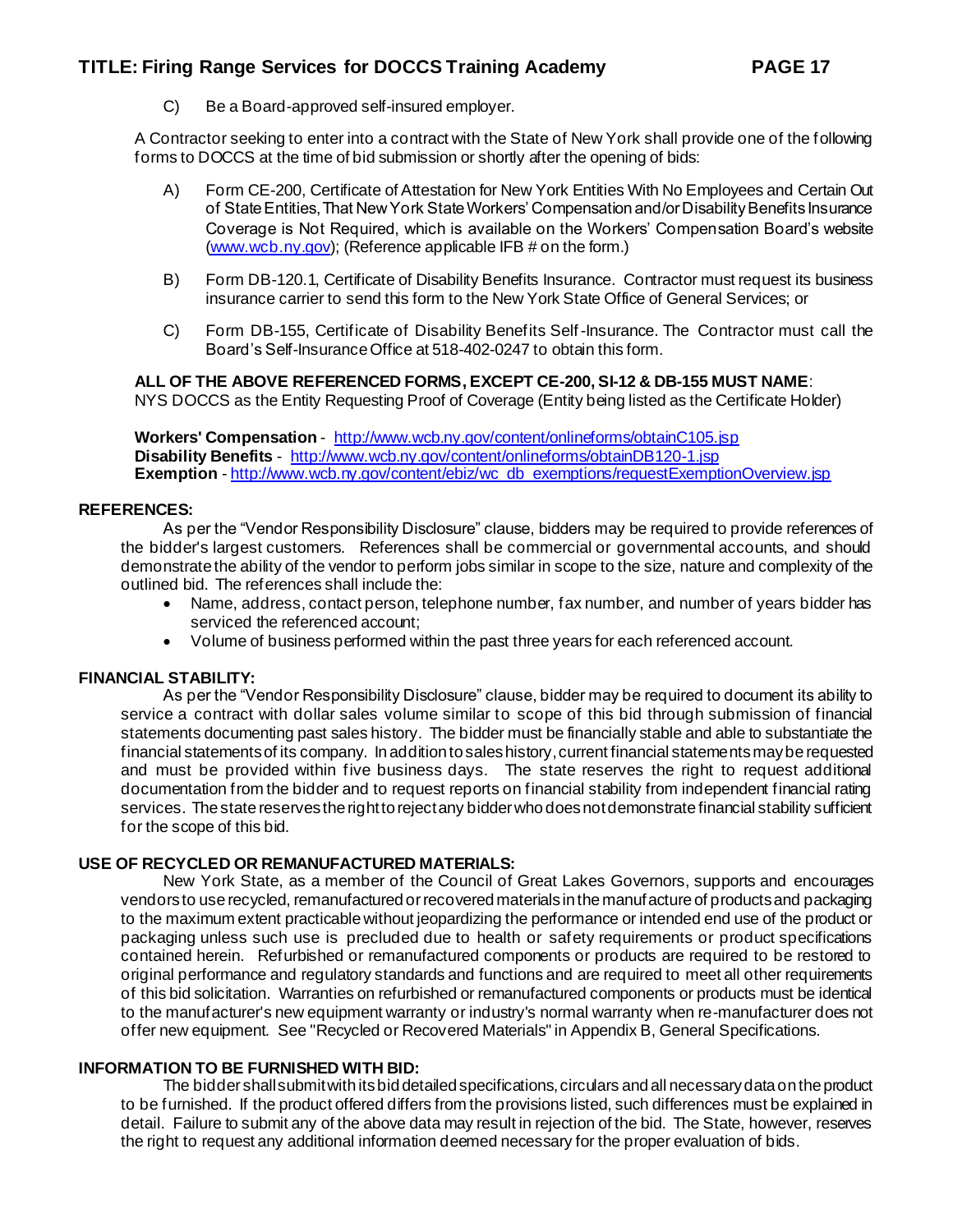#### **EPA ENERGY STAR PROGRAM:**

The Federal EPA, in cooperation with manufacturers, continues a program to foster the manufacture of energy efficient equipment. New York State fully supports this effort and requires all products offered to comply with EPA Energy Star guidelines for energy efficiency. The State may discontinue use of and/or delete from contract selected products as mandated by any NYS energy legislation that is enacted during the term of this contract. The contractor shall have no recourse with the State for such discontinuance/deletion.

#### **PREFERRED SOURCE NOTE:**

All bidders should note that certain legally established preferred source suppliers, such as Correctional Industries (Corcraft), New York State Preferred Source Program For People Who Are Blind, and NYS Industries for the Disabled have expressed an interest in supplying products/services covered by this solicitation. Therefore, one or more of these suppliers may be designated as a "Preferred Source" and as a result, we may issue no award for the products/services affected.

#### **GENERAL REQUIREMENTS**

The Bidder agrees:

- **1.** to adhere to all State and Federal laws and regulations in connection with the contract; and,
- **2.** to notify DOCCS of any changes in the legal status or principal ownership of the firm, forty-five (45) days in advance of said change.
- **3.** that in any contract resulting from this IFB, it shall be completely responsible for its work, including any damages or breakdowns caused by its failure to take appropriate action; and,
- **4.** that any contract resulting from this IFB may not be assigned, transferred, conveyed or the work subcontracted without the prior written consent of the Commissioner of DOCCS.
- **5.** that for reasons of safety and public policy, in any contract resulting from this IFB, the use of illegal drugs and/or alcoholic beverages by the Contractor or its personnel shall not be permitted while performing any phase of the work herein specified.
- **6.** that the Commissioner's interpretation of specifications shall be final and binding upon the Contractor.
- **7.** that the Commissioner of DOCCS will make no allowance or concession to the Bidder for any alleged misunderstanding because of quantity, quality, character, location or other conditions.
- **8.** that should it appear that there is a real or apparent discrepancy between different sections of specifications concerning the nature, quality or extent of work to be furnished, it shall be assumed that the Bidder has based its bid on the more expensive option. Final decision will rest with the Commissioner of DOCCS.
- **9. Inspection** For purposes of any contract resulting from this IFB, the quality of service is subject to inspection and may be made at any reasonable time by the State of New York. Should it be found that quality of services being performed is not satisfactory and that the requirements of the specifications are not being met, the Commissioner DOCCS may terminate the contract and employ another contractor to fulfill the requirements of the contract. The existing Contractor shall be liable to the State of New York for costs incurred on account thereof.
- **10. Stop Work Order** The Commissioner of DOCCS reserves the right to stop the work covered by this IFB and any contract(s) resulting therefrom at any time that it is deemed the successful Bidder is unable or incapable of performing the work to the state's satisfaction. In the event of such stopping, DOCCS shall have the right to arrange for the completion of the work in such manner as it may deem advisable and if the cost thereof exceeds the amount of the bid, the successful Bidder shall be liable to the State of New York for any such costs on account thereof. In the event that DOCCS issues a stop work order for the work as provided herein, the Contractor shall have ten (10) working days to respond thereto before any such stop work order shall become effective.
- **11.** that it is the Contractor's responsibility to maintain the equipment and materials provided for the work consistent with applicable safety and health codes.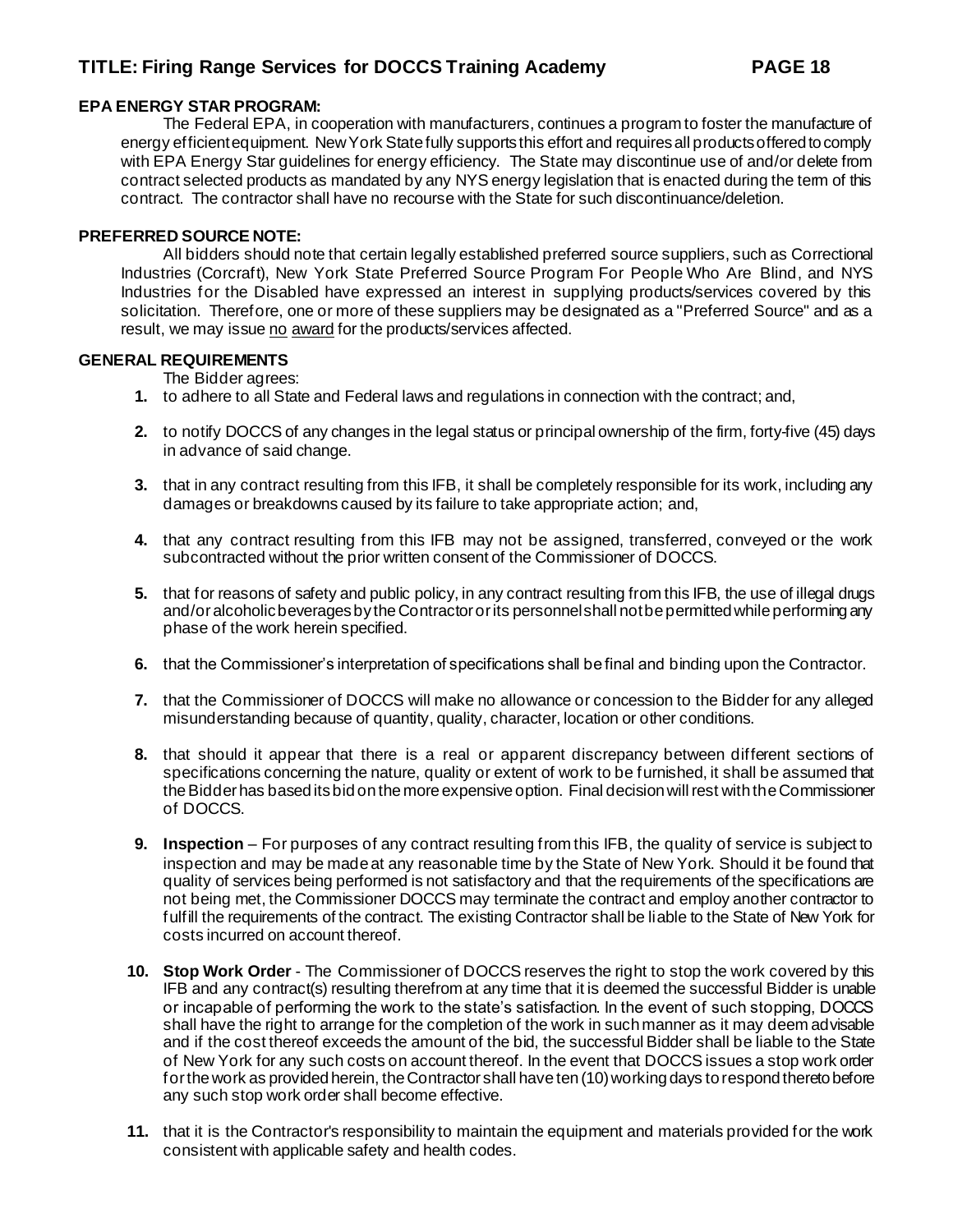### **PROCUREMENT RIGHTS**

The State of New York DOCCS reserves the rights for the following:

- 1. Reject any or all proposals received in response to the IFB/RFP;
- 2. Withdraw the IFB/RFP at any time, at the agency's sole discretion;
- 3. Make an award under the IFB/RFP in whole or in part;
- 4. Disqualify any bidder whose conduct and/or proposal fails to conform to the requirements of the IFB/RFP;
- 5. Seek clarifications and revisions of proposals;
- 6. Use proposal information obtained through site visits, management interviews and the state's investigation of a bidder's qualifications, experience, ability or financial standing, and any material or information submitted by the bidder in response to the agency's request for clarifying information in the course of evaluation and/or selection under the IFB/RFP;
- 7. Prior to the bid opening, amend the IFB/RFP specifications to correct errors or oversights, or to supply additional information, as it becomes available;
- 8. Prior to the bid opening, direct bidders to submit proposal modifications addressing subsequent IFB/RFP amendments;
- 9. Change any of the scheduled dates;
- 10. Eliminate any mandatory, non-material specifications that cannot be complied with by all of the prospective bidders;
- 11. Waive any requirements that are not material;
- 12. Negotiate with the successful bidder within the scope of the IFB/RFP in the best interest of the state;
- 13. Conduct contract negotiations with the next responsible bidder, should the Department be unsuccessful in negotiating with the selected bidder;
- 14. Utilize any and all ideas submitted in the proposals received;
- 15. Every offer shall be firm and not revocable for a period of ninety days from the bid opening, to the extent not inconsistent with section 2-205 of the uniform commercial code. Subsequent to such ninety days, any offer is subject to withdrawal communicated in a writing signed by the offerer, and;
- 16. Require clarification at any time during the procurement process and/or require correction of arithmetic or other apparent errors for the purpose of assuring a full and complete understanding of an offerer's proposal and/or to determine an offerer's compliance with the requirements of the solicitation.

**Please Note:** The State is not liable for any costs incurred by Bidders in the preparation and production of bids or for any work performed prior to the issuance of a contract.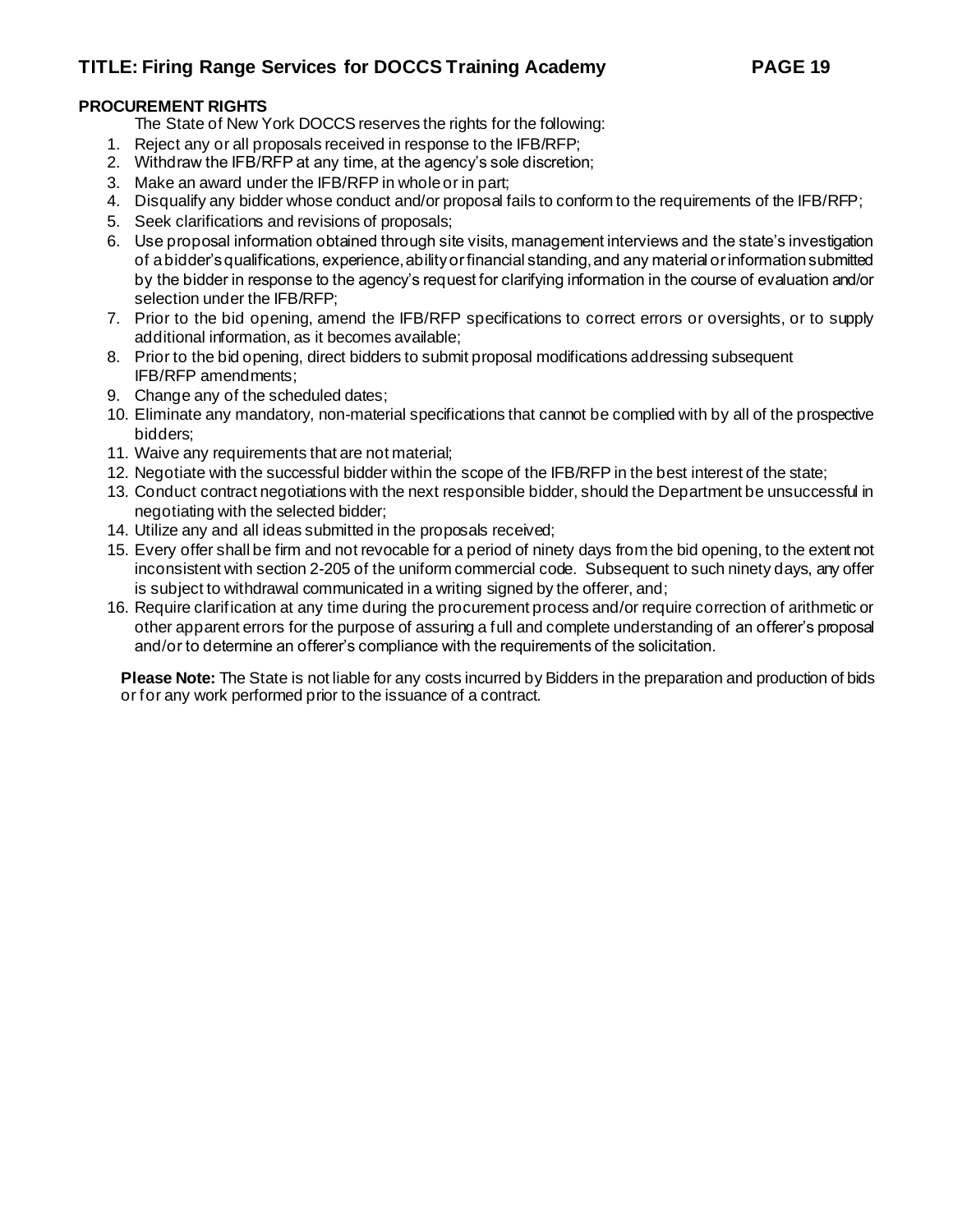# **SCOPE OF SERVICES**

#### **OVERVIEW:**

The New York State Department of Corrections and Community Supervision is seeking bids from responsive and qualified vendors interested in entering into a three (3) year contract with two (2) additional one (1) year extensions. The range will be used by NYSDOCCS employees for the purposes of initial qualifications, pre-qualifications, and annual re-qualifications. The specific needs for the Training Academy are outlined below. Range(s) must comply with all applicable local, State and Federal requirements and regulations. DOCCS will provide the appropriate number of range officers daily to ensure safe use of the firing range. DOCCS will also provide daily clean-up of range if nessecary. If necessary, DOCCS staff will not leave premise until approved by Vendor staff. DOCCS will also provide targets, backers, frames, and all other necessary items needed their training.

#### **SPECIFICATIONS:**

- The range must be within 40 minutes normal driving time from the DOCCS Training Academy located at 1134 New Scotland Road, Albany, NY 12208.
- The range must be available for use, at the minimum, Four days a week (preferably Tuesday through Friday) from approximately 8:00 am to 5:00 pm for 152 days out of the year for new recruits. Range must also be accessable for an additional 40 days, at minimum, for other training sessions conducted by DOCCS Training Academy staff
- DOCCS staff must be able to access the range with a standard 35 passenger bus.
- Range must be accessible 12 months a year, including inclement weather and roadway maintained in good condition.
- Range must have a minimum shooting distance of 100 yards from firing line to target line.
- Berm must be a minimum height of 20 feet.
- Must have 16 or more shooting points.
- Target frames must be provided. Target frames provided must be maintained and in good condition.
- Must be able to have storage space available for DOCCS's backstop equipment and supplies. Weapons and ammunition **will not** be stored.
- Must have a classroom that can accomadate approximately 40 students. Classrom must be equipped with adequate heat and ventilation, air conditioning, lighting, toilet facilities and classroom furniture including chalk or white boards, seating and tables or student desks.
- Janitorial services and adequate cleaning supplies provided for classroom and range.
- Range must meet OSHA standards and have all required permits, certifications and credentials.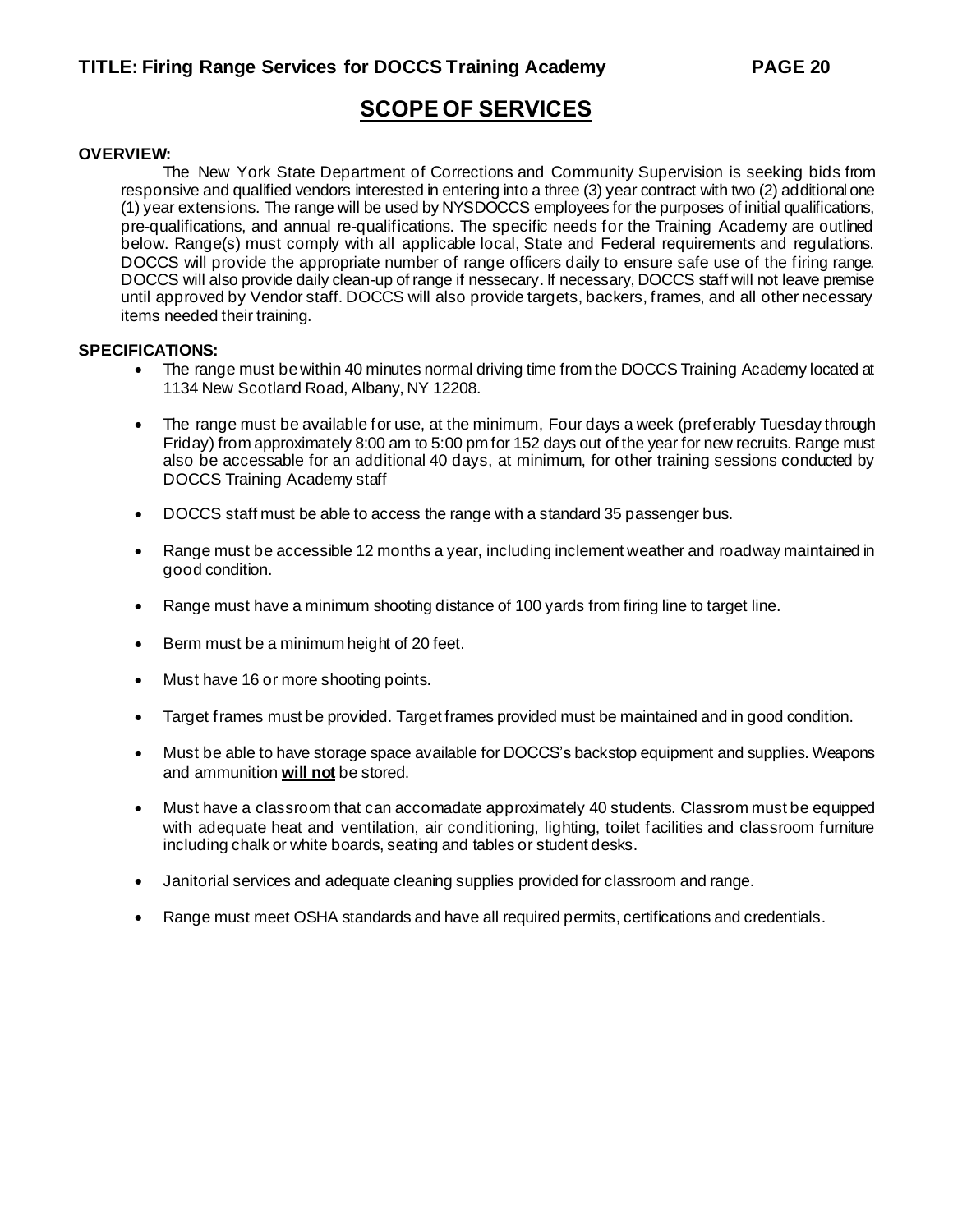**PLEASE USE BLACK INK OR TYPEWRITER WHEN PREPARING YOUR BID. BE SURE YOU HAVE INSERTED YOUR COMPANY'S NAME IN THE BOX**

 $\Rightarrow$   $\Rightarrow$   $\Rightarrow$   $\Rightarrow$   $\Rightarrow$   $\Rightarrow$   $\Rightarrow$   $\Rightarrow$ 

# **BID PRICE PAGE**

**Bidder**

The rates for the days DOCCS Albany Training Academy uses the range are as follows: Rate per person and/or Minimum rate for day of utilization, as applies.

(A) Rate per person = \$ \_\_\_\_\_\_\_\_\_\_\_\_\_\_\_\_\_\_\_ X **40 shooters\*** = \$ \_\_\_\_\_\_\_\_\_\_\_\_\_\_\_\_\_\_\_

**Grand Total**: Total from **(A)** X **192 days\*\*** of utilization = \$ \_\_\_\_\_\_\_\_\_\_\_\_\_\_\_\_\_\_\_

\*Values are estimated numbers, actual numbers may vary. Payment will be based on actuals.

\*\*The minimum utilization of the vendor's facility is an estimate. The Academy utilization of the facility may fluctuate according to the needs of DOCCS Albany Training Academy throughout the term of the contract.

Bid price shall be inclusive of all costs; including but not limited to storage, labor, installation, materials, parts, supplies, transportation, travel, licenses, insurance, administrative, profit, ancillary costs, and miscellaneous charges such as any applicable taxes or fees.

| Signature: | Printed name: |
|------------|---------------|
|            |               |
|            |               |
| Title:     | Date:         |

**RETURN THIS PAGE AS PART OF THE BID**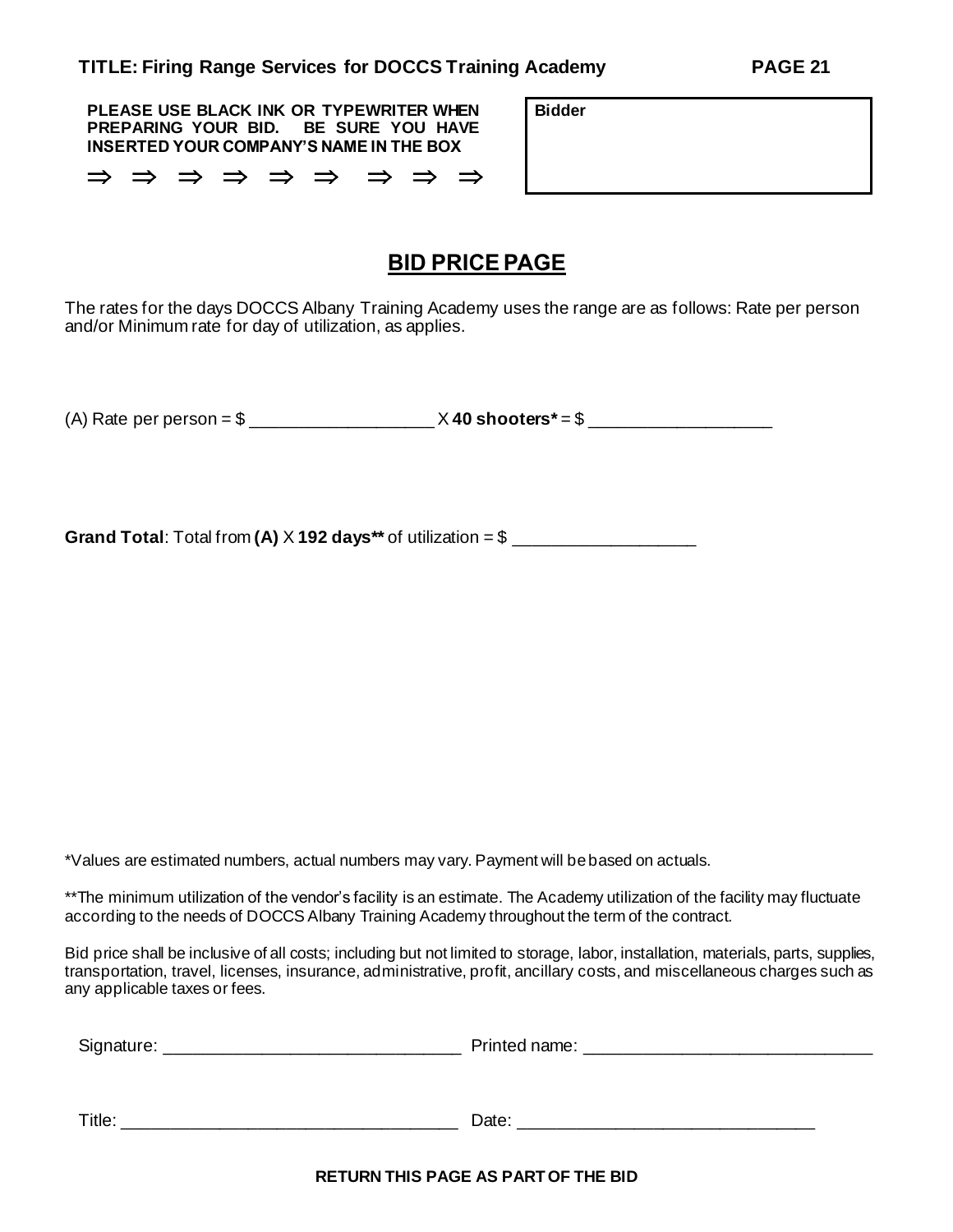**PLEASE USE BLACK INK OR TYPEWRITER WHEN PREPARING YOUR BID. BE SURE YOU HAVE INSERTED YOUR COMPANY'S NAME IN THE BOX**

|  | — — — — — —<br>→ → → → → → | ─ |
|--|----------------------------|---|
|  |                            |   |

**Bidder**

# **NOTES TO BIDDERS:**

|           | FAILURE TO ANSWER THE QUESTIONS WILL DELAY THE<br>EVALUATION OF YOUR BID AND MAY RESULT IN<br>REJECTION OF YOUR BID.                                                                                                                                                                                                              | <b>Please Circle/Enter Answers Below</b> |           |           |
|-----------|-----------------------------------------------------------------------------------------------------------------------------------------------------------------------------------------------------------------------------------------------------------------------------------------------------------------------------------|------------------------------------------|-----------|-----------|
| $\bullet$ | Are prices quoted the same as or lower than those quoted<br>other corporations, institutions and government agencies<br>(including GSA/VA contracts) on similar products,<br>quantities, terms and conditions? See "Best Pricing Offer"<br>in Appendix B, General Specifications.<br>If "NO", please explain on a separate sheet. | <b>YES</b>                               | <b>NO</b> |           |
| $\bullet$ | Do you have a contract with the General Services<br>Administration (GSA) or Veterans Affairs (VA) for products<br>offered? (Check all that apply.)                                                                                                                                                                                | <b>GSA</b>                               | VA        | <b>NO</b> |
|           | If yes, will you offer New York State pricing equal to or<br>better than your GSA or VA pricing?                                                                                                                                                                                                                                  | <b>GSA</b>                               | VA        | <b>NO</b> |
|           | If yes, a copy of the GSA or VA schedule is required.<br>Have you included a copy?                                                                                                                                                                                                                                                | <b>GSA</b>                               | VA        | <b>NO</b> |
| $\bullet$ | Is this product available only on a "direct from the<br>manufacturer basis" or can pricing be obtained from<br>dealers or distributors? Check one:                                                                                                                                                                                | Manuf acturer                            |           | Other     |
|           | If you are a manufacturer and have checked "Other",<br>please attach listing of authorized dealers and distributors.                                                                                                                                                                                                              | <b>YES</b>                               | <b>NO</b> |           |
| $\bullet$ | Do you have your catalog available on the Internet?                                                                                                                                                                                                                                                                               | <b>YES</b>                               | <b>NO</b> |           |
|           | If yes, do you have the ability to make NYS pricing<br>available along with your catalog on line?                                                                                                                                                                                                                                 | <b>YES</b>                               | <b>NO</b> |           |
| ٠         | Does bidder offer Electronic Access Ordering (EDI)?                                                                                                                                                                                                                                                                               | <b>YES</b>                               | <b>NO</b> |           |
|           | Are any products offered manufactured from recycled<br>materials?                                                                                                                                                                                                                                                                 | <b>YES</b>                               | <b>NO</b> |           |
|           | If awarded a contract, will bidder accept the New York<br>State Procurement Card for orders not to exceed \$10,000                                                                                                                                                                                                                | <b>YES</b>                               | <b>NO</b> |           |
| $\bullet$ | If bidder limits the maximum acceptable card amount to<br>less than \$10,000, please indicate the maximum amount:                                                                                                                                                                                                                 | <b>YES</b>                               | <b>NO</b> |           |
| $\bullet$ | Additional discount for purchases made with the NYS<br><b>Procurement Card:</b>                                                                                                                                                                                                                                                   | $\frac{0}{2}$                            |           |           |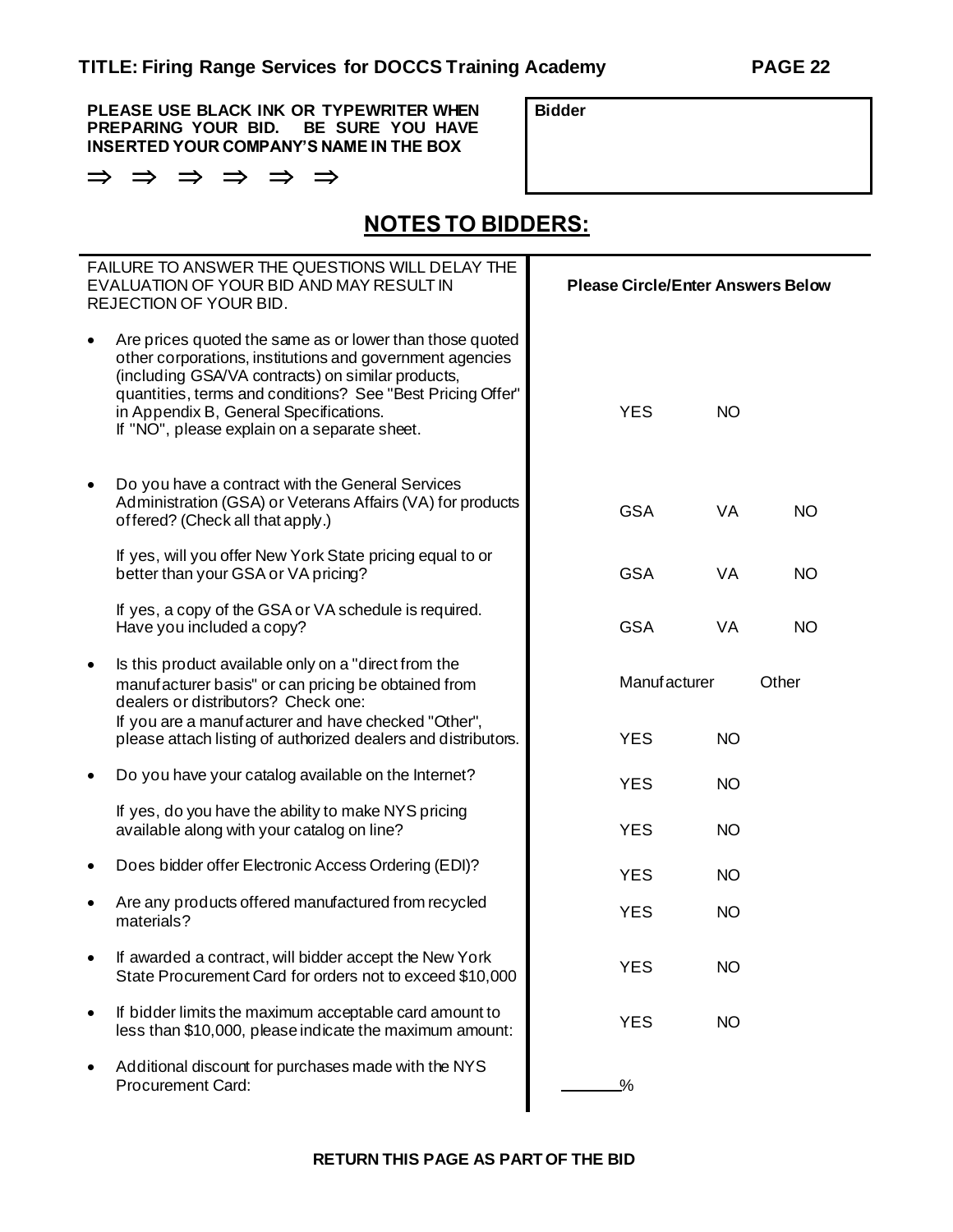| PLEASE USE BLACK INK OR TYPEWRITER WHEN<br>PREPARING YOUR BID.<br>BE SURE YOU HAVE<br><b>INSERTED YOUR COMPANY'S NAME IN THE BOX</b> |                                                                                                                     | <b>Bidder</b>                            |           |
|--------------------------------------------------------------------------------------------------------------------------------------|---------------------------------------------------------------------------------------------------------------------|------------------------------------------|-----------|
|                                                                                                                                      |                                                                                                                     |                                          |           |
|                                                                                                                                      | <b>NOTES TO BIDDERS: (Continued)</b>                                                                                | <b>Please Circle/Enter Answers Below</b> |           |
|                                                                                                                                      | Are any products offered remanufactured (restored to its<br>original performance standards and function)?           | <b>YES</b>                               | <b>NO</b> |
|                                                                                                                                      | Are any products offered Energy Star Compliant?<br>(If YES to any of the above, please attach specifics.)           | <b>YES</b>                               | <b>NO</b> |
|                                                                                                                                      | If awarded a contract, will bidder honor orders for less<br>than the minimum order?                                 | <b>YES</b>                               | <b>NO</b> |
|                                                                                                                                      | If YES, will shipping costs be added in accordance<br>with the "Minimum Order" clause?                              | <b>YES</b>                               | <b>NO</b> |
|                                                                                                                                      | <b>OR</b><br>If YES, will bidder ship at no additional cost?                                                        | <b>YES</b>                               | NO.       |
|                                                                                                                                      | Person or persons to contact for expediting<br>New York State contract orders:<br>Name:                             |                                          |           |
|                                                                                                                                      | Title:                                                                                                              |                                          |           |
|                                                                                                                                      | Telephone Number:                                                                                                   |                                          |           |
|                                                                                                                                      | Toll Free Telephone Number:                                                                                         |                                          |           |
|                                                                                                                                      | Fax Number:                                                                                                         |                                          |           |
|                                                                                                                                      | Toll Free Fax Number:                                                                                               |                                          |           |
|                                                                                                                                      | E-Mail Address:                                                                                                     |                                          |           |
|                                                                                                                                      | Person or persons to contact in the event of an emergency<br>occurring after business hours or on weekend/holidays: |                                          |           |
|                                                                                                                                      | State Normal Business Hours (Specify M-F, Sat, Sun):                                                                |                                          |           |
|                                                                                                                                      | Name:                                                                                                               |                                          |           |
|                                                                                                                                      | Title:                                                                                                              |                                          |           |
|                                                                                                                                      | Telephone Number:                                                                                                   |                                          |           |
|                                                                                                                                      | Fax Number:                                                                                                         |                                          |           |
|                                                                                                                                      | Pager Number:                                                                                                       |                                          |           |
|                                                                                                                                      | Cellular Telephone Number:                                                                                          |                                          |           |
|                                                                                                                                      | E-Mail Address:                                                                                                     |                                          |           |
|                                                                                                                                      |                                                                                                                     |                                          |           |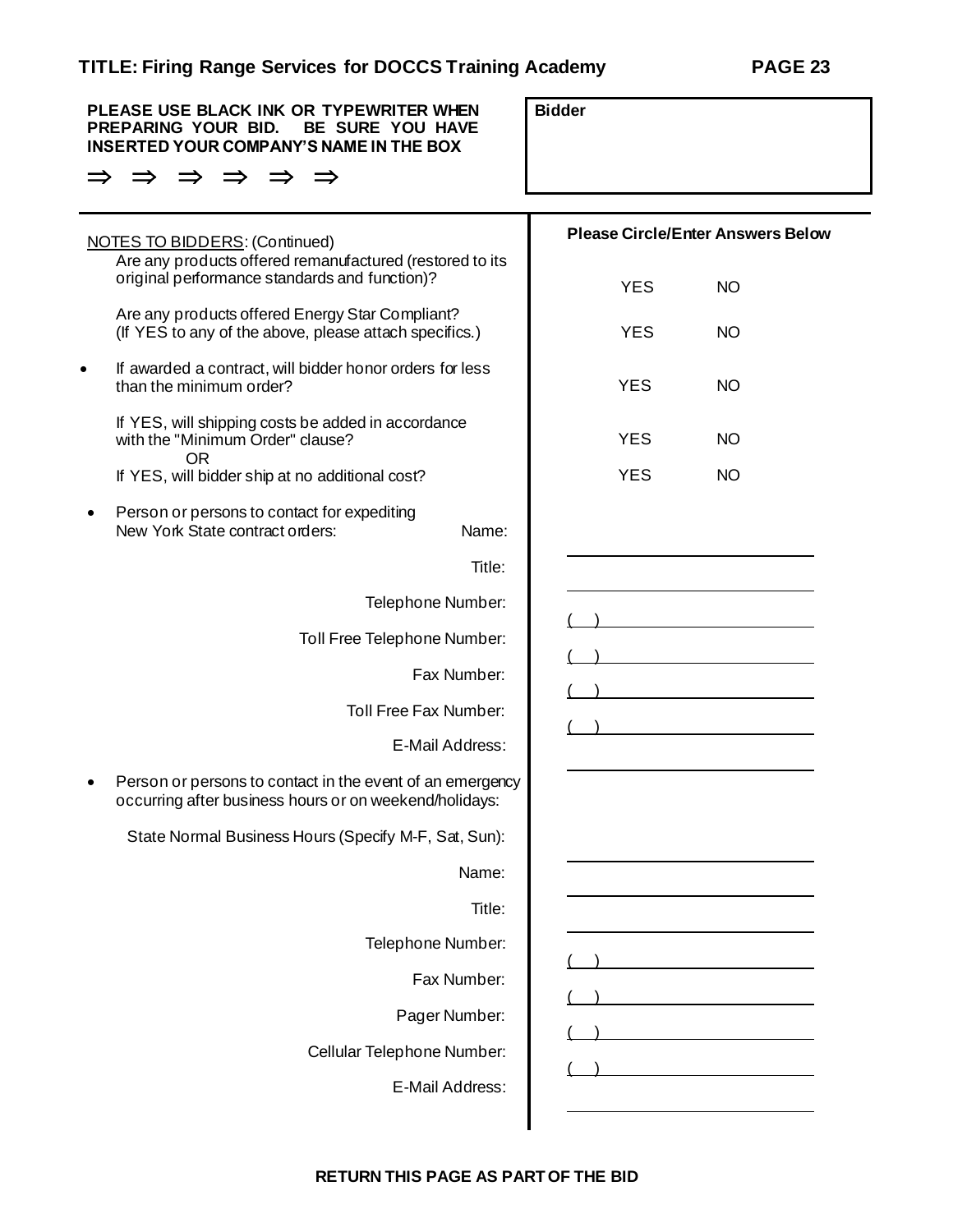| PLEASE USE BLACK INK OR TYPEWRITER WHEN<br>PREPARING YOUR BID.<br><b>BE SURE YOU HAVE</b><br>INSERTED YOUR COMPANY'S NAME IN THE BOX<br>$\Rightarrow$ $\Rightarrow$ $\Rightarrow$<br>$\Rightarrow$ | <b>Bidder</b>          |           |
|----------------------------------------------------------------------------------------------------------------------------------------------------------------------------------------------------|------------------------|-----------|
|                                                                                                                                                                                                    |                        |           |
| <b>BIDDERS PLEASE ANSWER THE FOLLOWING</b><br>QUESTIONS:                                                                                                                                           |                        |           |
| 1. Are you a New York State resident business?                                                                                                                                                     | <b>YES</b>             | <b>NO</b> |
| Total number of people employed by your business:<br>2.                                                                                                                                            |                        |           |
| 3. Total number of people employed by your business in<br>New York State:                                                                                                                          |                        |           |
| Is your business independently owned and operated?<br>4.                                                                                                                                           | <b>YES</b>             | <b>NO</b> |
| PLACE OF MANUFACTURE OF PRODUCT(S) BID:<br>5.<br>(Indicate Yes or No for either A, B or C)                                                                                                         |                        |           |
| A. All NYS Manufacture                                                                                                                                                                             | <b>YES</b>             | <b>NO</b> |
| B. All Manufactured outside NYS                                                                                                                                                                    | <b>YES</b>             | <b>NO</b> |
| C. Manuf actured in NYS and Outside NYS<br>If yes to C above, Location (State) where more than                                                                                                     | <b>YES</b><br>State of | <b>NO</b> |
| half the value is added to the product(s) bid:                                                                                                                                                     |                        |           |
| <b>BIDDER'S PRINCIPAL PLACE OF BUSINESS*:</b><br>6.                                                                                                                                                | State of ___________   |           |
| *"Principal Place of Business" is the location of the primary<br>control, direction and management of the enterprise.                                                                              |                        |           |
|                                                                                                                                                                                                    |                        |           |
|                                                                                                                                                                                                    |                        |           |
|                                                                                                                                                                                                    |                        |           |
|                                                                                                                                                                                                    |                        |           |
|                                                                                                                                                                                                    |                        |           |
|                                                                                                                                                                                                    |                        |           |
|                                                                                                                                                                                                    |                        |           |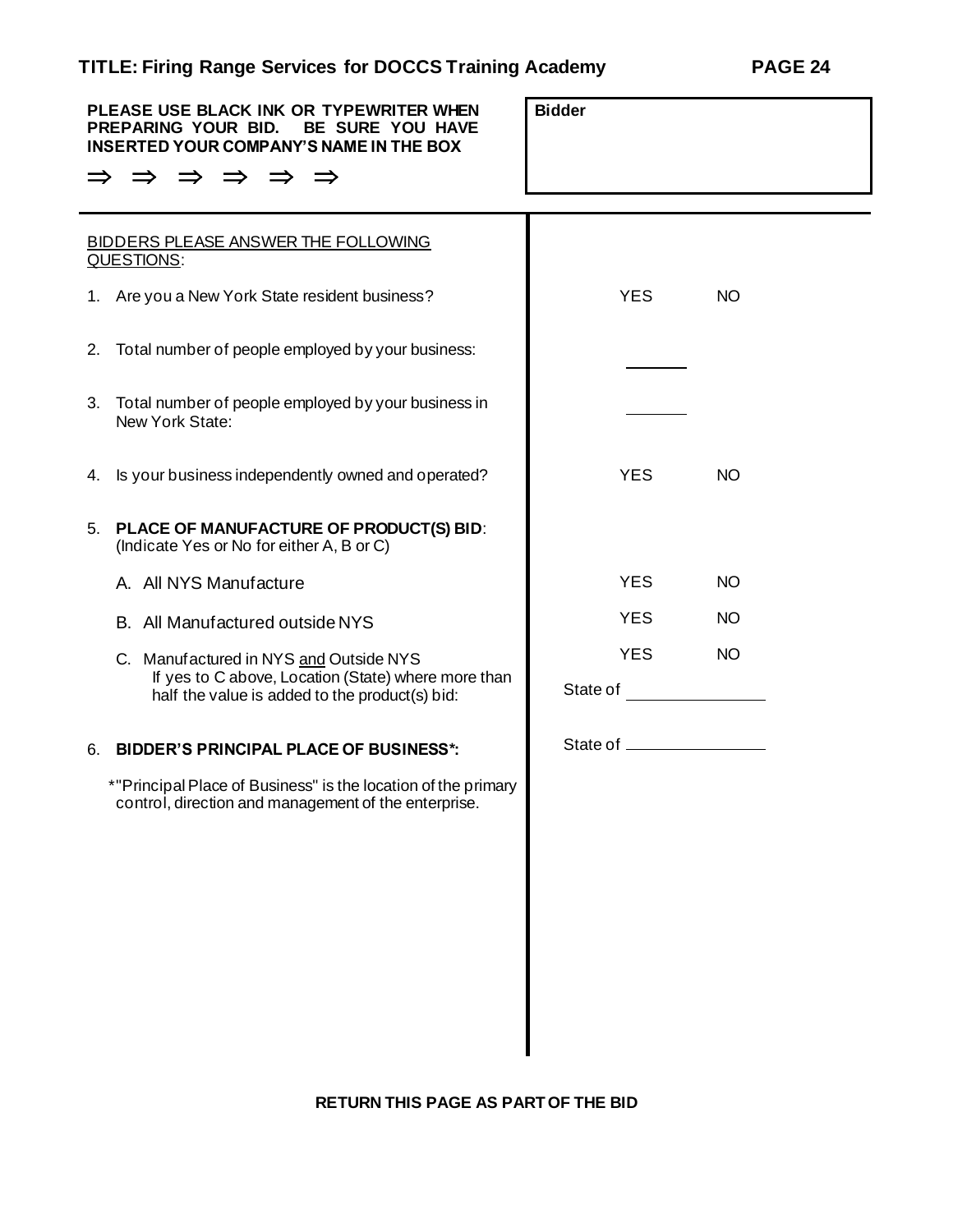**PLEASE USE BLACK INK OR TYPEWRITER WHEN PREPARING YOUR BID. BE SURE YOU HAVE INSERTED YOUR COMPANY'S NAME IN THE BOX**

| <b>Bidder</b> |  |
|---------------|--|
|               |  |

#### **7. ENCOURAGING USE OF NEW YORK STATE BUSINESSES IN CONTRACT PERFORMANCE**

New York State businesses have a substantial presence in State Contracts and strongly contribute to the economies of the state and the nation. In recognition of their economic activity and leadership in doing business in New York State, Bidders/Proposers for this contract for commodities, services or technology are strongly encouraged and expected to consider New York State businesses in the fulfillment of the requirements of the Contract. Such partnering may be as subcontractors, suppliers, protégés or other supporting roles.

Bidders/Proposers need to be aware that all authorized users of this Contract will be strongly encouraged, to the maximum extent practical and consistent with legal requirements, to use responsible and responsive New York State businesses in purchasing commodities that are of equal quality and functionality and in utilizing services and technology. Furthermore, Bidders/Proposers are reminded that they must continue to utilize small, minority and women-owned businesses, consistent with current State law.

Utilizing New York State businesses in State Contracts will help create more private sector jobs, rebuild New York's infrastructure, and maximize economic activity to the mutual benefit of the Contractor and its New York State business partners. New York State businesses will promote the Contractor's optimal performance under the Contract, thereby fully benefiting the public-sector programs that are supported by associated procurements.

Public procurements can drive and improve the State's economic engine through promotion of the use of New York businesses by its Contractors. The State therefore expects Bidders/Proposers to provide maximum assistance to New York businesses in their use of the Contract. The potential participation by all kinds of New York businesses will deliver great value to the State and its taxpayers.

Bidders/Proposers can demonstrate their commitment to the use of New York State businesses by responding to the question below:

Will New York State Businesses be used in the performance of this Contract?

\_\_\_\_\_\_\_\_\_YES \_\_\_\_\_\_\_\_\_NO

If yes, identify New York State Business(es) that will be used: (Attach identifying information)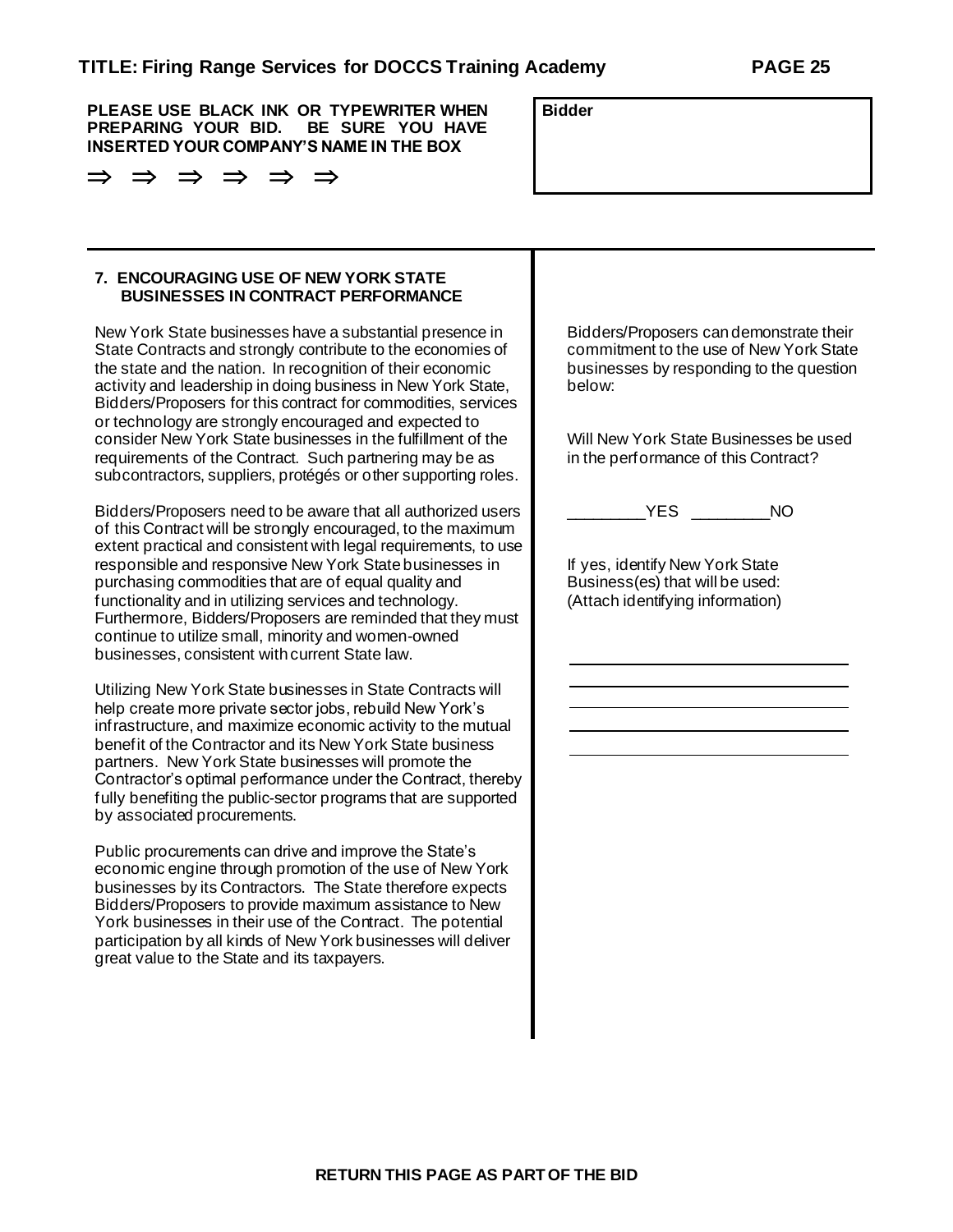# **PROCUREMENT LOBBYING CERTIFICATION**

By signing, the offerer/bidder affirms that it understands and agrees to comply with the NYS Office of General Services (OGS) procedures relative to permissible contacts, as required by State Finance Law §139-j and §139-k.

Procurement Lobbying information can be accessed at: <https://ogs.ny.gov/acpl/>

| Offerer affirms that it understands and agrees to comply with the procedures of the Government Entity relative to<br>permissible Contacts as required by State Finance Law §139-j (3) and §139-j (6) (b). |                                                                                                                                                                                                                                |           |     |
|-----------------------------------------------------------------------------------------------------------------------------------------------------------------------------------------------------------|--------------------------------------------------------------------------------------------------------------------------------------------------------------------------------------------------------------------------------|-----------|-----|
|                                                                                                                                                                                                           |                                                                                                                                                                                                                                |           |     |
|                                                                                                                                                                                                           |                                                                                                                                                                                                                                |           |     |
|                                                                                                                                                                                                           |                                                                                                                                                                                                                                |           |     |
|                                                                                                                                                                                                           |                                                                                                                                                                                                                                |           |     |
|                                                                                                                                                                                                           |                                                                                                                                                                                                                                |           |     |
|                                                                                                                                                                                                           |                                                                                                                                                                                                                                |           |     |
|                                                                                                                                                                                                           |                                                                                                                                                                                                                                |           |     |
| Prior Non-Responsibility Determinations - State Finance Law §139-k                                                                                                                                        |                                                                                                                                                                                                                                |           |     |
| 1. Has any Government Entity made a finding of non-responsibility against this organization/company? No                                                                                                   |                                                                                                                                                                                                                                |           | Yes |
| 2. If yes, was the basis for the finding of non-responsibility due to a violation of SFL§139-j or<br>due to the intentional provision of false or incomplete information to a Government Entity?          |                                                                                                                                                                                                                                | <b>No</b> | Yes |
| 3. Has any Government Entity terminated or withheld a procurement contract with this<br>organization/company due to the intentional provision of false or incomplete information?<br>Yes                  |                                                                                                                                                                                                                                | <b>No</b> |     |
| If yes to any of the above questions, provide complete details on a separate page and attach.                                                                                                             |                                                                                                                                                                                                                                |           |     |
| <b>Offerer Certification:</b>                                                                                                                                                                             |                                                                                                                                                                                                                                |           |     |
| I certify that all information provided to the Governmental Entity with respect to State Finance Law §139-k is<br>complete, true and accurate.                                                            |                                                                                                                                                                                                                                |           |     |
|                                                                                                                                                                                                           | Date: Note: 2008 and 2008 and 2008 and 2008 and 2008 and 2008 and 2008 and 2008 and 2008 and 2008 and 2008 and 2008 and 2008 and 2008 and 2008 and 2008 and 2008 and 2008 and 2008 and 2008 and 2008 and 2008 and 2008 and 200 |           |     |
|                                                                                                                                                                                                           |                                                                                                                                                                                                                                |           |     |

#### **Procurement Lobbying Termination**

DOCCS reserves the right to terminate this contract in the event it is found that the certification filed by the Offeror/bidder in accordance with New York State Finance Law §139-k was intentionally false or intentionally incomplete. Upon such finding, DOCCS may exercise its termination right by providing written notice to the Offeror/bidder in accordance with the written notification terms of the contract.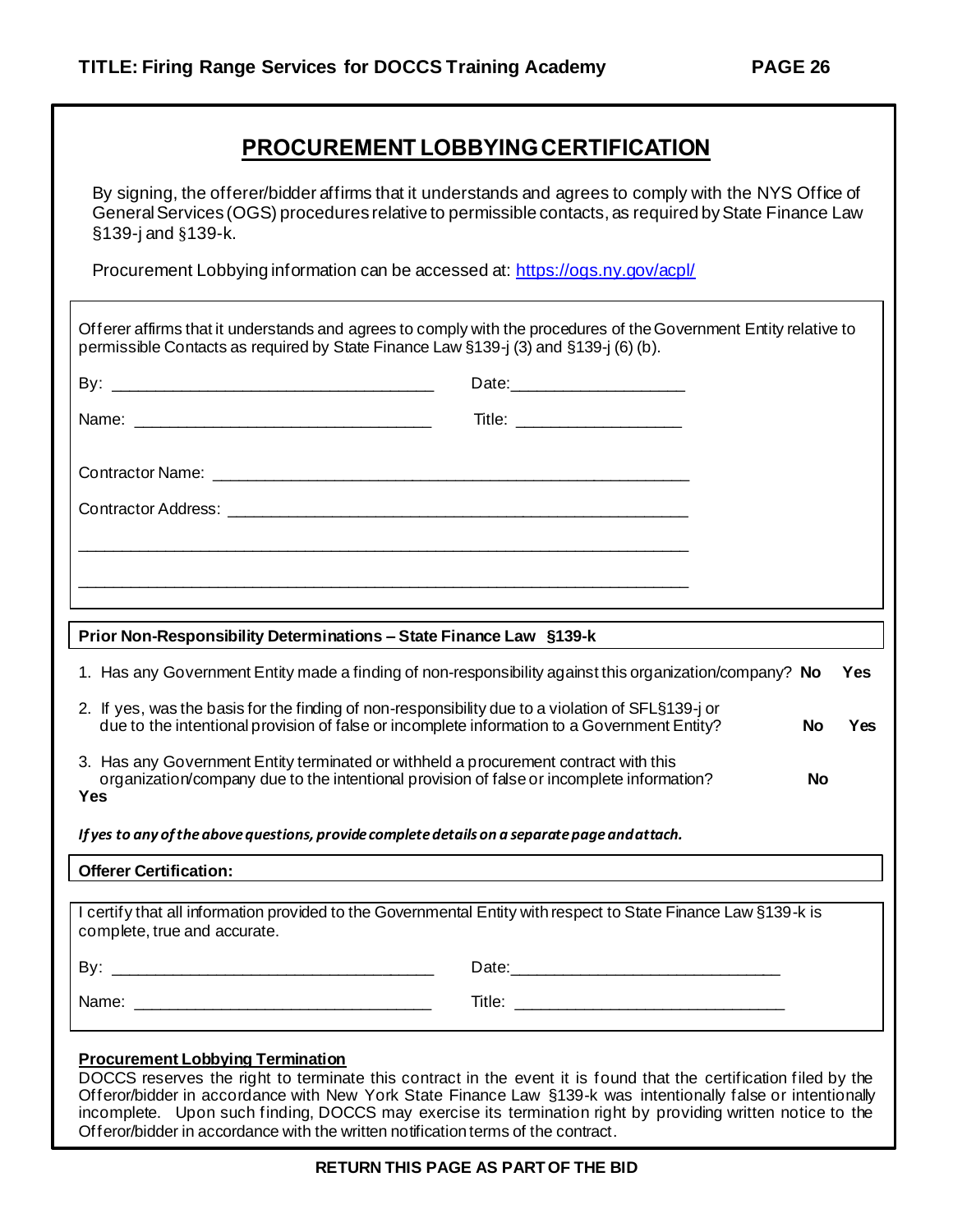# **NYS REQUIRED CERTIFICATIONS**

#### **EXECUTIVE ORDER NO. 177 CERTIFICATION**

The New York State Human Rights Law, Article 15 of the Executive Law, prohibits discrimination and harassment based on age, race, creed, color, national origin, sex, pregnancy or pregnancy-related conditions, sexual orientation, gender identity, disability, marital status, familial status, domestic violence victim status, prior arrest or conviction record, military status or predisposing genetic characteristics.

The Human Rights Law may also require reasonable accommodation for persons with disabilities and pregnancy-related conditions. A reasonable accommodation is an adjustment to a job or work environment that enables a person with a disability to perform the essential functions of a job in a reasonable manner. The Human Rights Law may also require reasonable accommodation in employment on the basis of Sabbath observance or religious practices.

Generally, the Human Rights Law applies to:

- all employers of four or more people, employment agencies, labor organizations and apprenticeship training programs in all instances of discrimination or harassment;
- employers with fewer than four employees in all cases involving sexual harassment; and,
- any employer of domestic workers in cases involving sexual harassment or harassment based on gender, race, religion or national origin.

In accordance with Executive Order No. 177, the Contractor hereby certifies that it does not have institutional policies or practices that fail to address the harassment and discrimination of individuals on the basis of their age, race, creed, color, national origin, sex, sexual orientation, gender identity, disability, marital status, military status, or other protected status under the Human Rights Law.

Executive Order No. 177 and this certification do not affect institutional policies or practices that are protected by existing law, including but not limited to the First Amendment of the United States Constitution, Article 1, Section 3 of the New York State Constitution, and Section 296 (11) of the New York State Human Rights Law.

#### **STATE FINANCE LAW § 139-L CERTIFICATION**

Contractor and each person signing on behalf of any Contractor certifies, and in the case of a joint bid each party thereto certifies as to its own organization, under penalty of perjury, that the Contractor has and has implemented a written policy addressing sexual harassment prevention in the workplace and provides annual sexual harassment prevention training to all of its employees. Such policy shall, at a minimum, meet the requirements of section two hundred one-g of the labor law.

If the Contractor cannot make the foregoing certification, such Contractor shall so state and shall furnish a signed statement that sets forth in detail the reasons that the Contractor cannot make the certification.

**By signing you certify your express authority to sign on behalf of yourself, your company, or other entity and full knowledge and acceptance of this Certification document and that all information provided is complete, true and accurate.**

| <b>Authorized Signature</b>               |              | <b>Date</b>  |
|-------------------------------------------|--------------|--------------|
|                                           |              |              |
| <b>Print Name</b>                         |              | <b>Title</b> |
|                                           |              |              |
| <b>Company Name</b>                       |              |              |
|                                           |              |              |
| D/B/A - Doing Business As (if applicable) |              |              |
|                                           |              |              |
| <b>Address</b>                            |              |              |
|                                           |              |              |
| <b>City</b>                               | <b>State</b> | Zip          |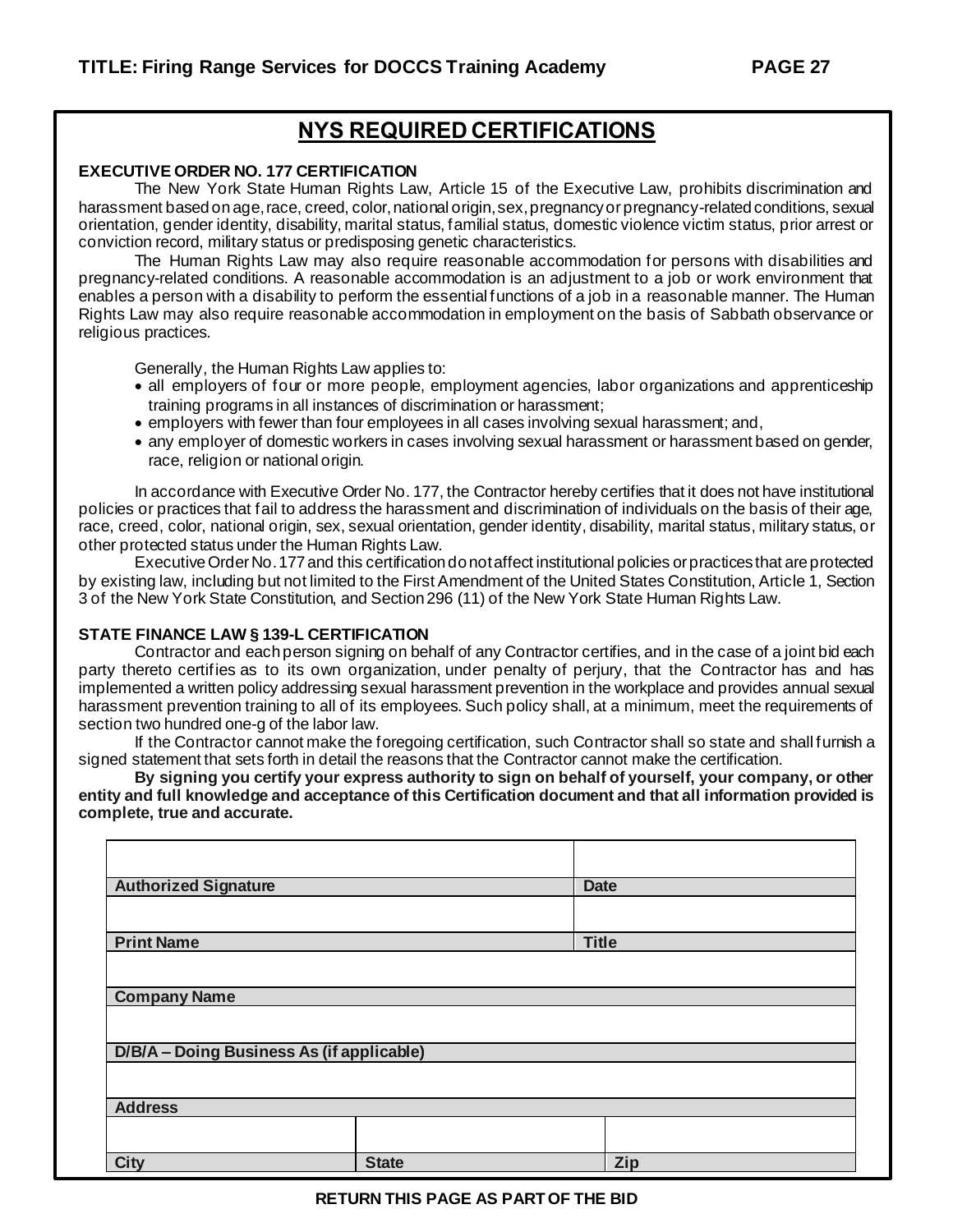# **Vendor Assurance of No Conflict of Interest or Detrimental Effect**

The Firm offering to provide commodities/services pursuant to this IFB, as a contractor, joint venture contractor, subcontractor, or consultant, attests that its performance of the services outlined in this solicitation does not and will not create a conflict of interest with nor position the Firm to breach any other contract currently in force with the State of New York.

Furthermore, the Firm attests that it will not act in any manner that is detrimental to any State project on which the Firm is rendering services. Specifically, the Firm attests that:

- 1. The fulfillment of obligations by the Firm, as proposed in the response, does not violate any existing contracts or agreements between the Firm and the State;
- 2. The fulfillment of obligations by the Firm, as proposed in the response, does not and will not create any conflict of interest, or perception thereof, with any current role or responsibility that the Firm has with regard to any existing contracts or agreements between the Firm and the State;
- 3. The fulfillment of the obligations by the Firm, as proposed in the response, does not and will not compromise the Firm's ability to carry out its obligations under any existing contracts between the Firm and the State;
- 4. The fulfillment of any other contractual obligations that the Firm has with the State will not affect or influence its ability to perform under any contract with the State resulting from this IFB;
- 5. During the negotiation and execution of any contract resulting from this IFB, the Firm will not knowingly take any action or make any decision which creates a potential for conflict of interest or might cause a detrimental impact to the State as a whole including, but not limited to, any action or decision to divert resources from one State project to another;
- 6. In fulfilling obligations under each of its State contracts, including any contract which results from this IFB, the Firm will act in accordance with the terms of each of its State contracts and will not knowingly take any action or make any decision which might cause a detrimental impact to the State as a whole including, but not limited to, any action or decision to divert recourses from one State project to another;
- 7. No former officer or employee of the State who is now employed by the Firm, nor any former officer or employee or the Firm who is now employed by the State, has played a role with regard to the administration of this contract procurement in a manner that may violate section 73(8)(a) of the State Ethics Law; and
- 8. The Firm has not and shall not offer to any employee, member or director of the State any gift, whether in the form of money, service, loan, travel, entertainment, hospitality, thing or promise, or in any other form, under circumstances in which it could reasonably be inferred that the gift was intended to influence said employee, member or director, or could reasonably be expected to influence said employed, member or director, in the performance of the official duty of said employee, member or director or was intended as a reward for any official action on the part of said employee, member or director.

Firms responding to this IFB should note that the State recognizes that conflicts may occur in the future because a Firm may have existing or new relationships. The State will review the nature of any such new relationships and reserves the right to terminate the contract for cause if, in its judgment, a real or potential conflict of interest cannot be cured.

Name, Title: West and Contract the Contract of the Contract of the Contract of the Contract of the Contract of the Contract of the Contract of the Contract of the Contract of the Contract of the Contract of the Contract of

Signature: Date: Development and the state of the state of the state of the Date:

This form must be signed by an authorized executive or legal representative.